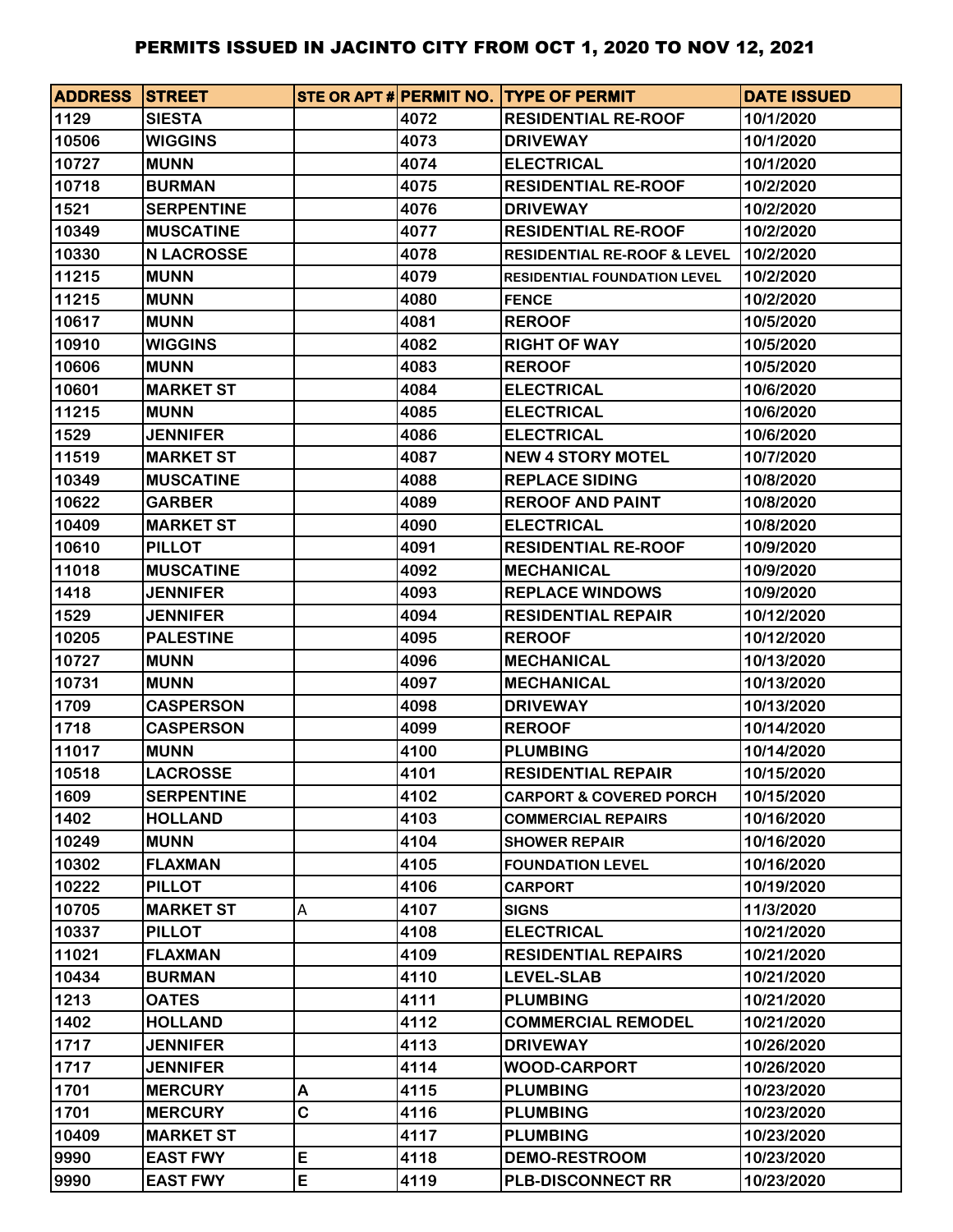| 11519          | <b>MARKET ST</b>               | A   | 4120         | <b>PLUMBING</b>                                              | 10/26/2020               |
|----------------|--------------------------------|-----|--------------|--------------------------------------------------------------|--------------------------|
| 10314          | <b>EAST FWY</b>                |     | 4121         | <b>SIGN</b>                                                  | 11/2/2020                |
| 10206          | <b>PALESTINE</b>               |     | 4122         | <b>PLUMBING</b>                                              | 10/27/2020               |
| 10206          | <b>PALESTINE</b>               |     | 4123         | <b>RESIDENTIAL RE-ROOF</b>                                   | 10/27/2020               |
| 931            | <b>MERCURY</b>                 | A   | 4124         | <b>ELECTRICAL</b>                                            | 10/30/2020               |
| 931            | <b>MERCURY</b>                 | B   | 4125         | <b>ELECTRICAL</b>                                            | 10/30/2020               |
| 11021          | <b>BURMAN</b>                  |     | 4126         | <b>FENCE</b>                                                 | 10/30/2020               |
| 10434          | <b>MUSCATINE</b>               |     | 4127         | <b>GRADE/FILL DIRT</b>                                       | 10/30/2020               |
| 1628           | <b>CHAZEN</b>                  |     | 4128         | <b>FENCE</b>                                                 | 10/30/2020               |
| 11025          | <b>MUSCATINE</b>               |     | 4129         | <b>RESIDENTIAL REPAIR &amp; LEVEL</b>                        | 10/30/2020               |
| 10522          | <b>CHADWICK</b>                |     | 4130         | <b>MECHANICAL</b>                                            | 10/30/2020               |
| 10249          | <b>MUNN</b>                    |     | 4131         | <b>PLUMBING</b>                                              | 11/2/2020                |
| 931            | <b>MERCURY</b>                 | A   | 4132         | <b>PLUMBING</b>                                              | 11/2/2020                |
| 10206          | <b>PALESTINE</b>               |     | 4133         | <b>RESIDENTIAL - REMODEL</b>                                 | 11/2/2020                |
| 10138          | <b>BURMAN</b>                  |     | 4134         | <b>WOOD BACK PATIO</b>                                       | 11/2/2020                |
| 10206          | <b>PALESTINE</b>               |     | 4135         | <b>ELECTRICAL</b>                                            | 11/2/2020                |
| 10434          | <b>BURMAN</b>                  |     | 4136         | <b>RESIDENTIAL - REMODEL</b>                                 | 11/3/2020                |
| 10901          | <b>MARKET ST</b>               |     | 4137         | <b>ELECTRICAL</b>                                            | 11/3/2020                |
| 1402           | <b>HOLLAND</b>                 |     | 4138         | <b>MECHANICAL</b>                                            | 11/3/2020                |
| 11519          | <b>MARKET ST</b>               |     | 4139         | <b>ELECTRICAL</b>                                            | 11/4/2020                |
| 10101          | <b>MUNN</b>                    |     | 4140         | <b>PLUMBING</b>                                              | 11/4/2020                |
| 10804          | <b>PALESTINE</b>               | 1/2 | 4141         | <b>PLUMBING</b>                                              | 11/4/2020                |
| 10417          | <b>N OSWEGO</b>                |     | 4142         | <b>FRONT PORCH &amp; PORTE-COCHERE</b>                       | 11/4/2020                |
| 1237           | <b>SIESTA</b>                  |     | 4143         | CARPORT-WOODEN & FRONT META                                  | 11/5/2020                |
| 10714          | <b>PILLOT</b>                  |     | 4144         | <b>NEW RESIDENTIAL - BUILDING</b>                            | 11/5/2020                |
| 10314          | <b>PALESTINE</b>               |     | 4145         | <b>MECHANICAL</b>                                            | 11/5/2020                |
| 11513          | <b>LANE</b>                    |     | 4146         | <b>ELECTRICAL</b>                                            | 11/5/2020                |
| 10613          | <b>OSWEGO</b>                  |     | 4147         | <b>DEMOLITION</b>                                            | 11/5/2020                |
| 10601          | <b>MARKET</b>                  |     | 4148         | <b>ELECTRICAL</b>                                            | 11/6/2020                |
| 10517          | <b>MUSCATINE</b>               |     | 4149         | <b>RESIDENTIAL REPAIRS &amp; RE-RO</b>                       | 11/6/2020                |
| 10302          | <b>MUNN</b>                    |     | 4150         | <b>DRIVEWAY</b>                                              | 11/6/2020                |
| 1405           | <b>BELIN</b>                   |     | 4151         | <b>PLUMBING</b>                                              | 11/6/2020                |
| 10241          | <b>FLAXMAN</b>                 |     | 4152         | <b>CHAINLINK FENCE-GATE</b>                                  | 11/6/2020                |
| 11025          | <b>MUSCATINE</b>               |     | 4153         | <b>SIDING AND FLOORING</b>                                   | 11/9/2020                |
| 10810          | <b>MUNN</b>                    |     | 4154         | <b>GRADE/FILL DIRT</b>                                       | 11/9/2020                |
| 10818          | <b>MUNN</b>                    |     | 4155         | <b>GRADE/FILL DIRT</b>                                       | 11/9/2020                |
| 10629          | <b>WIGGINS</b>                 |     | 4156         | <b>FENCE</b>                                                 | 11/9/2020                |
| 10611          | <b>PALESTINE</b>               |     | 4157         | <b>COMMERCIAL REMODEL</b>                                    | 11/9/2020                |
| 1522           | <b>CHESTON</b>                 |     | 4158         | <b>REPLACE SIDING</b>                                        | 11/9/2020                |
| 10910<br>9990  | <b>WIGGINS</b>                 | E   | 4159<br>4173 | <b>PLUMBING</b>                                              | 11/9/2020                |
|                | <b>EAST FWY</b>                |     | 4174         | FIRE PROTECTION(1 SPRINKLER                                  | 11/9/2020                |
| 10521<br>10714 | <b>PILLOT</b><br><b>PILLOT</b> |     | 4175         | <b>FENCE</b>                                                 | 11/10/2020<br>11/10/2020 |
| 1210           | <b>DACUS</b>                   |     | 4187         | <b>WATER &amp; SEWER DISCONNECT</b><br><b>REPLACE SIDING</b> | 11/10/2020               |
| 1521           | <b>JENNIFER</b>                |     | 4188         | <b>RESIDENTIAL RE-ROOF</b>                                   | 11/10/2020               |
| 11020          | <b>BURMAN</b>                  |     | 4191         | <b>PLUMBING</b>                                              | 11/11/2020               |
| 1717           | <b>JENNIFER</b>                |     | 4224         | <b>ELECTRICAL</b>                                            | 11/12/2020               |
| 10325          | N OSWEGO                       |     | 4228         | <b>PLUMBING</b>                                              | 11/12/2020               |
| 10326          | <b>WIGGINS</b>                 |     | 4239         | <b>ELECTRICAL</b>                                            | 11/12/2020               |
|                |                                |     |              |                                                              |                          |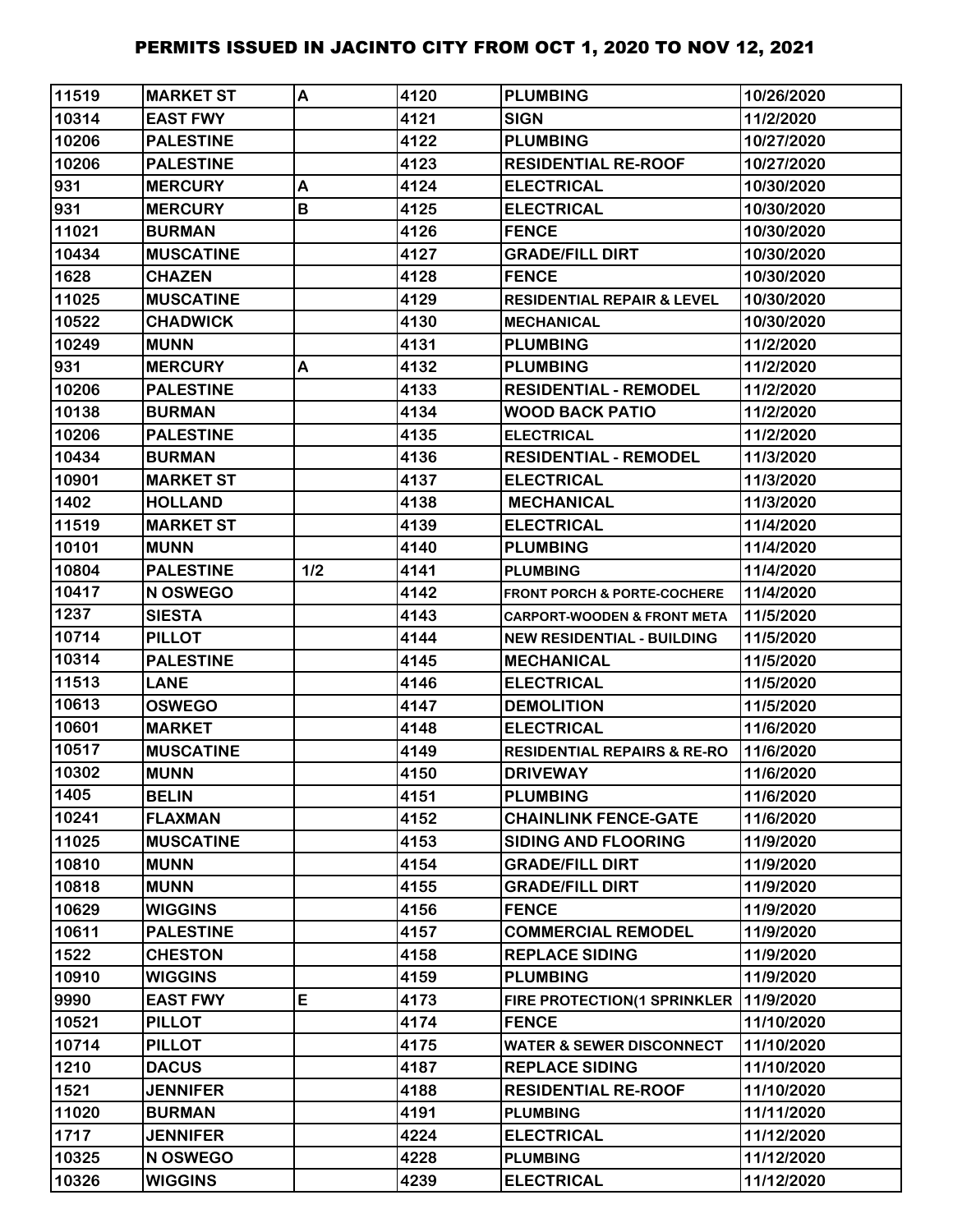| 10714 | <b>PILLOT</b>    |   | 4246  | <b>DEMOLITION</b>                    | 11/13/2020 |
|-------|------------------|---|-------|--------------------------------------|------------|
| 10137 | <b>MUNN</b>      |   | 10001 | <b>ELECTRICAL</b>                    | 11/16/2020 |
| 10129 | <b>WIGGINS</b>   |   | 10002 | <b>FENCE</b>                         | 11/17/2020 |
| 10726 | <b>PILLOT</b>    |   | 10003 | <b>PLUMBING</b>                      | 11/17/2020 |
| 1622  | <b>CHESTON</b>   |   | 10004 | <b>PLUMBING</b>                      | 11/16/2020 |
| 10433 | <b>MUNN</b>      |   | 10005 | <b>RESIDENTIAL REPAIRS</b>           | 11/17/2020 |
| 10827 | <b>MUNN</b>      |   | 10006 | <b>ACCESSORY BUILDING-SHED</b>       | 11/17/2020 |
| 10229 | <b>CHADWICK</b>  |   | 10007 | <b>WOOD FENCE</b>                    | 11/17/2020 |
| 10934 | <b>LACROSSE</b>  |   | 10008 | <b>PLUMBING</b>                      | 11/17/2020 |
| 1211  | <b>MERCURY</b>   |   | 10009 | <b>FENCE AND BOLLARDS</b>            | 11/17/2020 |
| 1706  | <b>BELIN</b>     |   | 10010 | <b>CARPORT-WOOD</b>                  | 11/17/2020 |
| 10417 | N OSWEGO         |   | 10011 | <b>RESIDENTIAL RE-ROOF</b>           | 11/18/2020 |
| 10726 | <b>PILLOT</b>    |   | 10012 | <b>PLUMBING</b>                      | 11/18/2020 |
| 11215 | <b>MUNN</b>      |   | 10013 | <b>PLUMBING</b>                      | 11/18/2020 |
| 10942 | <b>VERANO</b>    |   | 10014 | <b>RESIDENTIAL REPAIRS</b>           | 11/18/2020 |
| 10434 | <b>MUSCATINE</b> |   | 10015 | <b>DRIVEWAY</b>                      | 11/19/2020 |
| 10610 | <b>CHADWICK</b>  |   | 10016 | LEVEL BLK & BASE FOUNDATI 11/19/2020 |            |
| 11110 | <b>MUSCATINE</b> |   | 10017 | <b>ACCESSORY BUILDING</b>            | 11/19/2020 |
| 10714 | <b>PILLOT</b>    |   | 10018 | <b>PLUMBING</b>                      | 11/19/2020 |
| 10410 | <b>NORVIC</b>    |   | 10019 | SOLAR PANEL INSTALLATION 1/20/2021   |            |
| 10410 | <b>NORVIC</b>    |   | 10020 | <b>ELECTRICAL</b>                    | 1/20/2021  |
| 11515 | <b>MARKET ST</b> |   | 10021 | <b>ELECTRICAL</b>                    | 11/20/2020 |
| 10206 | <b>MUNN</b>      |   | 10022 | <b>LEVEL</b>                         | 11/20/2020 |
| 1611  | <b>JENNIFER</b>  |   | 10023 | <b>WOOD FENCE</b>                    | 11/20/2020 |
| 1511  | <b>KERBEY</b>    |   | 10024 | <b>REPLACE SIDING</b>                | 11/23/2020 |
| 10213 | <b>NORVIC</b>    |   | 10025 | <b>ELECTRICAL</b>                    | 11/23/2020 |
| 10434 | <b>MUSCATINE</b> |   | 10026 | <b>2 GATES</b>                       | 11/23/2020 |
| 10122 | <b>FAIRFAX</b>   |   | 10027 | <b>ELECTRICAL</b>                    | 11/23/2020 |
| 1418  | <b>HOLLAND</b>   |   | 10028 | <b>GRADE/FILL DIRT</b>               | 11/23/2020 |
| 1702  | <b>BELIN</b>     |   | 10029 | <b>REPLACE SIDING</b>                | 11/23/2020 |
| 1422  | <b>JENNIFER</b>  |   | 10030 | <b>RESIDENTIAL RE-ROOF</b>           | 11/24/2020 |
| 10510 | <b>BURMAN</b>    |   | 10031 | <b>PLUMBING</b>                      | 11/24/2020 |
| 1421  | <b>JENNIFER</b>  |   | 10032 | <b>RESIDENTIAL REPAIRS</b>           | 11/24/2020 |
| 1702  | <b>CHAZEN</b>    |   | 10033 | <b>FENCE</b>                         | 11/25/2020 |
| 10125 | <b>NORVIC</b>    |   | 10034 | <b>RESIDENTIAL REPAIRS</b>           | 11/25/2020 |
| 10810 | <b>LANE</b>      | 5 | 10035 | <b>PLUMBING</b>                      | 11/30/2020 |
| 1434  | <b>BELIN</b>     |   | 10036 | <b>DRIVEWAY</b>                      | 11/30/2020 |
| 11012 | <b>BURMAN</b>    |   | 10037 | <b>GRADE/FILL DIRT</b>               | 11/30/2020 |
| 10129 | <b>PILLOT</b>    |   | 10038 | <b>RESIDENTIAL RE-ROOF</b>           | 12/1/2020  |
| 10333 | <b>LANE</b>      |   | 10039 | <b>PLUMBING</b>                      | 12/2/2020  |
| 11617 | <b>LORD</b>      |   | 10040 | <b>ELECTRICAL</b>                    | 12/2/2020  |
| 11407 | <b>MUNN</b>      |   | 10041 | <b>RESIDENTIAL ADDITION</b>          | 12/3/2020  |
| 11407 | <b>MUNN</b>      |   | 10042 | PARTIAL DEMOLITION                   | 12/3/2020  |
| 10421 | <b>NORVIC</b>    |   | 10043 | <b>RESIDENTIAL RE-ROOF</b>           | 12/3/2020  |
| 11602 | <b>OGLESBY</b>   |   | 10044 | <b>CARPORT</b>                       | 12/3/2020  |
| 10402 | <b>MUSCATINE</b> |   | 10045 | <b>RESIDENTIAL RE-ROOF</b>           | 12/7/2020  |
| 10617 | <b>MUSCATINE</b> |   | 10046 | <b>RESIDENTIAL REPAIRS</b>           | 12/7/2020  |
| 931   | <b>MERCURY</b>   |   | 10047 | <b>COMMERCIAL REMODEL</b>            | 12/7/2020  |
| 11025 | <b>BURMAN</b>    |   | 10048 | <b>FENCE</b>                         | 12/7/2020  |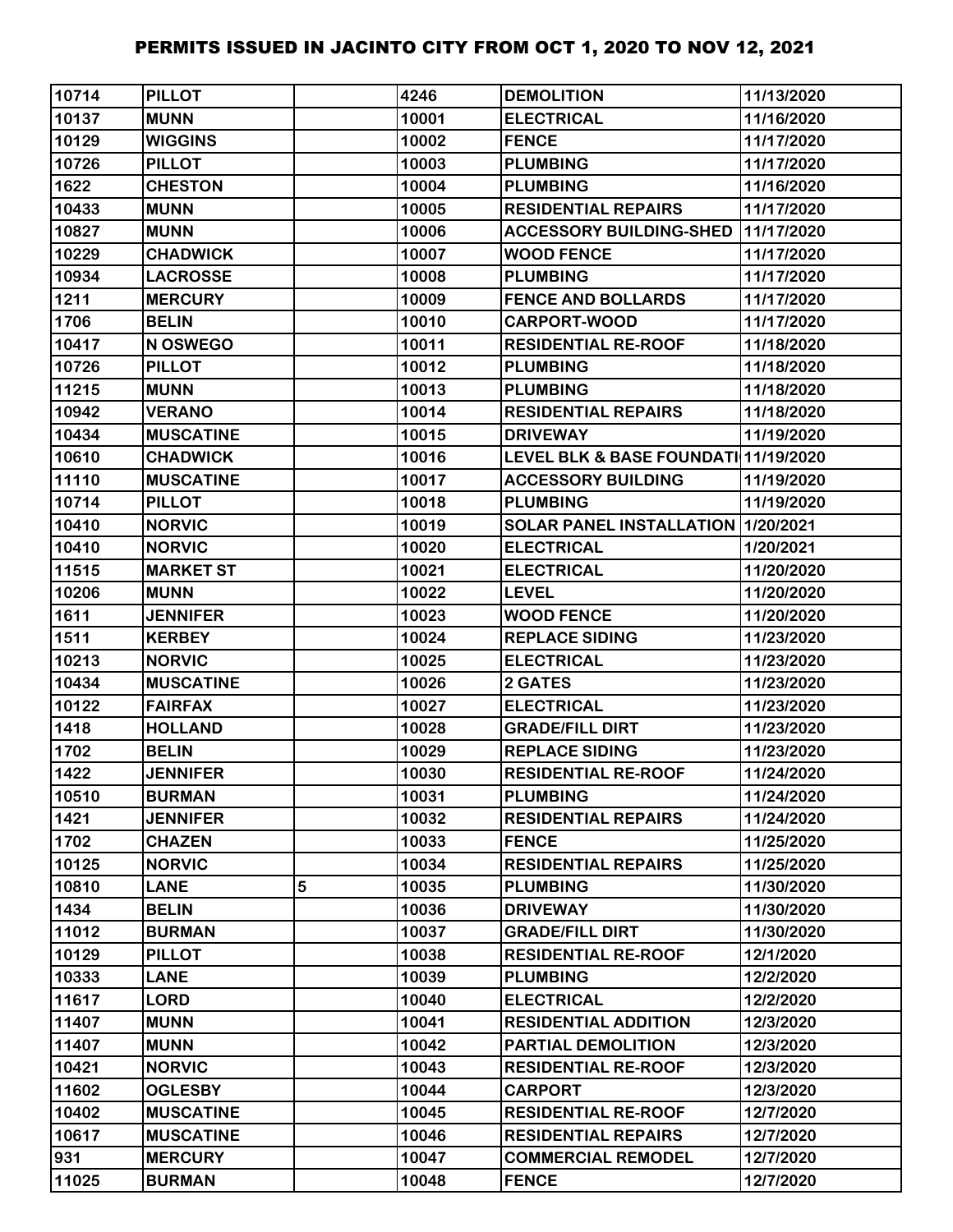| 10630 | <b>FLAXMAN</b>   | 10049 | <b>PLUMBING</b>                        | 12/8/2020  |
|-------|------------------|-------|----------------------------------------|------------|
| 1409  | <b>JENNIFER</b>  | 10050 | <b>PLUMBING</b>                        | 12/8/2020  |
| 10433 | <b>MUNN</b>      | 10051 | <b>PLUMBING</b>                        | 12/9/2020  |
| 10502 | <b>FLAXMAN</b>   | 10052 | <b>ELECTRICAL</b>                      | 12/10/2020 |
| 11301 | <b>MARKET</b>    | 10053 | <b>ELECTRICAL</b>                      | 12/14/2020 |
| 10910 | <b>WIGGINS</b>   | 10054 | <b>ELECTRICAL</b>                      | 12/14/2020 |
| 10730 | <b>NORVIC</b>    | 10055 | <b>RESIDENTIAL RE-ROOF</b>             | 12/14/2020 |
| 11025 | <b>BURMAN</b>    | 10056 | <b>FENCE</b>                           | 12/14/2020 |
| 10326 | <b>WIGGINS</b>   | 10057 | <b>PLUMBING</b>                        | 12/14/2020 |
| 10714 | <b>PILLOT</b>    | 10058 | <b>MECHANICAL</b>                      | 12/15/2020 |
| 1706  | <b>BELIN</b>     | 10059 | <b>DRIVEWAY</b>                        | 12/15/2020 |
| 10524 | <b>MUSCATINE</b> | 10060 | <b>RESIDENTIAL REPAIRS</b>             | 12/15/2020 |
| 10731 | <b>MUNN</b>      | 10061 | <b>ELECTRICAL</b>                      | 12/15/2020 |
| 10714 | <b>PILLOT</b>    | 10062 | <b>ELECTRICAL</b>                      | 12/16/2020 |
| 10714 | <b>PILLOT</b>    | 10063 | <b>MECHANICAL</b>                      | 12/16/2020 |
| 1402  | <b>HOLLAND</b>   | 10064 | <b>PLUMBING</b>                        | 12/16/2020 |
| 10433 | <b>MUNN</b>      | 10065 | <b>RES.-REM:LAUNDRY ROOM &amp; BR</b>  | 12/17/2020 |
| 10722 | <b>BURMAN</b>    | 10066 | <b>RE-ROOF</b>                         | 12/18/2020 |
| 10330 | <b>MUSCATINE</b> | 10067 | <b>CARPORT-METAL</b>                   | 12/18/2020 |
| 10209 | <b>CHADWICK</b>  | 10068 | <b>BACK PORCH</b>                      | 12/18/2020 |
| 11009 | <b>WIGGINS</b>   | 10069 | <b>LEVEL</b>                           | 12/18/2020 |
| 10525 | <b>BURMAN</b>    | 10070 | DEMOLITION-SHED/GARAGE                 | 12/18/2020 |
| 10722 | <b>NORVIC</b>    | 10071 | RESIDENTIAL REPAIRS-GARAGE             | 12/18/2020 |
| 10614 | <b>WIGGINS</b>   | 10072 | <b>WOOD FENCE</b>                      | 12/23/2020 |
| 10913 | <b>INVIERNO</b>  | 10073 | <b>RESIDENTIAL REPAIRS &amp; REROO</b> | 12/28/2020 |
| 10126 | <b>NORVIC</b>    | 10074 | <b>DEMO &amp; NEW SHED ON BLKS</b>     | 12/28/2020 |
| 11009 | <b>LACROSSE</b>  | 10075 | RES. REPAIRS(SHEETROCK&FLOO            | 12/28/2020 |
| 10406 | <b>MUSCATINE</b> | 10076 | <b>REROOF</b>                          | 12/29/2020 |
| 10317 | <b>FAIRFAX</b>   | 10077 | <b>RES. REPAIRS(REPLACE FRONT</b>      | 12/30/2020 |
| 11022 | <b>BURMAN</b>    | 10078 | <b>RES- REMODEL (BATHROOM &amp; L</b>  | 12/31/2020 |
| 11022 | <b>BURMAN</b>    | 10079 | <b>PLUMBING</b>                        | 12/31/2020 |
| 10809 | <b>VERANO</b>    | 10080 | <b>RES REMODEL (SOLAR PANEL</b>        | 12/31/2020 |
| 10809 | <b>VERANO</b>    | 10081 | <b>ELECTRICAL</b>                      | 12/31/2020 |
| 11519 | <b>MARKET ST</b> | 10082 | <b>DRIVEWAY</b>                        | 1/4/2021   |
| 10714 | <b>PILLOT</b>    | 10083 | PAVING (DRIVEWAY NOT TO STR            | 1/4/2021   |
| 10334 | <b>MUSCATINE</b> | 10084 | <b>FENCE REPAIR</b>                    | 1/5/2021   |
| 10302 | <b>FLAXMAN</b>   | 10085 | <b>PLUMBING</b>                        | 1/5/2021   |
| 10324 | <b>PALESTINE</b> | 10086 | <b>ELECTRICAL</b>                      | 1/6/2021   |
| 10617 | <b>LANE</b>      | 10087 | <b>DRIVEWAY</b>                        | 1/7/2021   |
| 1708  | <b>KERBY</b>     | 10088 | RES. REPAIRS (WOOD SIDING) 1/7/2021    |            |
| 10433 | <b>MUNN</b>      | 10089 | <b>ELECTRICAL</b>                      | 1/7/2021   |
| 10117 | <b>CHADWICK</b>  | 10090 | REROOF ON GARAGE (SHINGLES) 1/8/2021   |            |
| 1315  | <b>HORATIO</b>   | 10091 | PAVING (DRIVEWAY ONLY TO P.            | 1/8/2021   |
| 10221 | <b>CHADWICK</b>  | 10092 | <b>DRIVEWAY</b>                        | 1/8/2021   |
| 1719  | <b>KERBY</b>     | 10093 | <b>FRONT FENCE - IRON BAR</b>          | 1/8/2021   |
| 10913 | <b>INVIERNO</b>  | 10094 | 2 PORCH F & B/BDOOR/REEROOF            | 1/8/2021   |
| 10238 | <b>BURMAN</b>    | 10095 | <b>REROOF</b>                          | 1/12/2021  |
| 10334 | <b>PALESTINE</b> | 10096 | <b>ELECTRICAL</b>                      | 1/13/2021  |
| 10129 | <b>FLAXMAN</b>   | 10097 | <b>WOOD, PICKET FENCE</b>              | 1/13/2021  |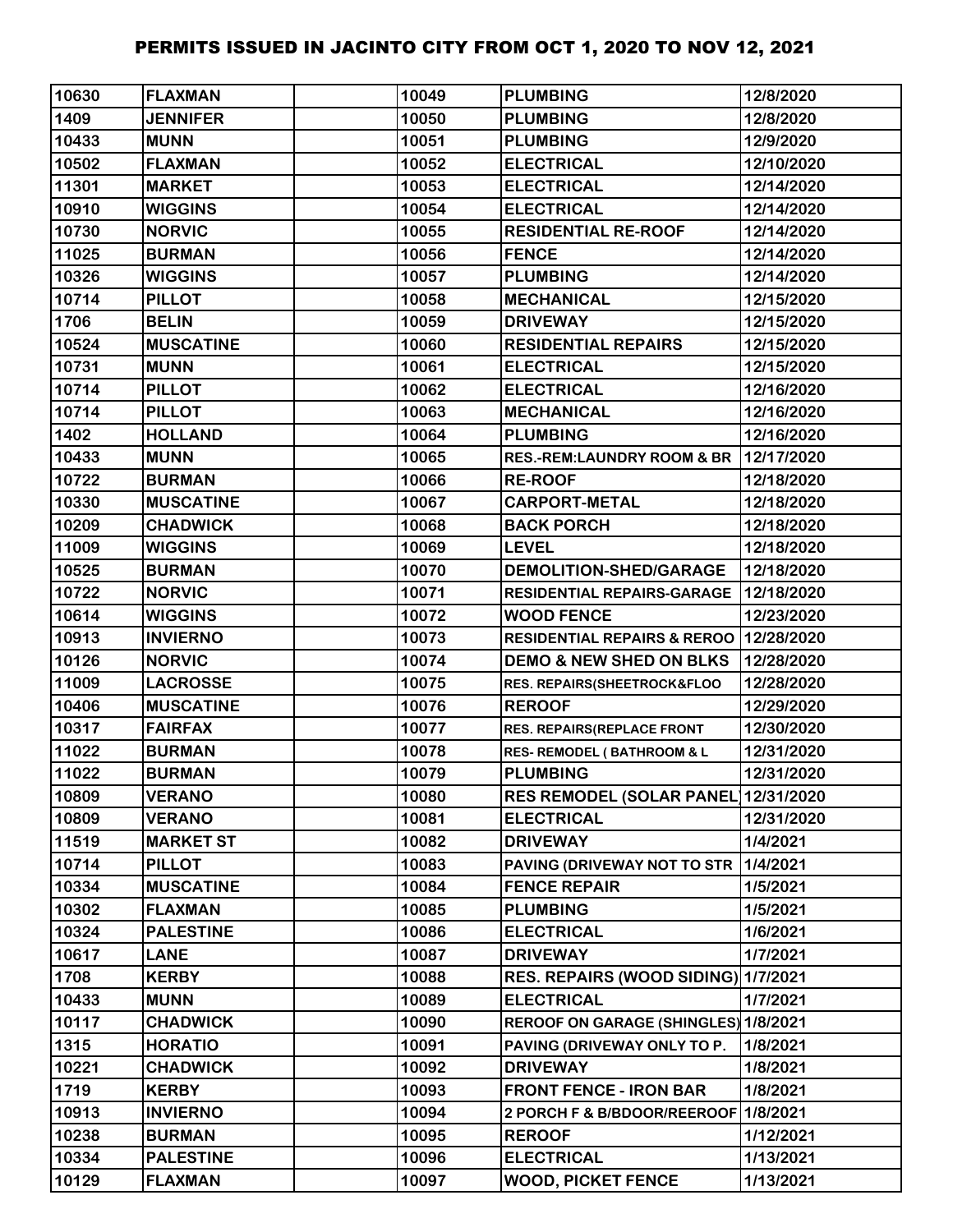| 11510 | <b>OXHAM</b>      | 10098 | <b>ACCESSORY BUILDING (SHED)</b>            | 1/13/2021 |
|-------|-------------------|-------|---------------------------------------------|-----------|
| 9992  | <b>EAST FWY</b>   | 10099 | <b>PLUMBING</b>                             | 1/14/2021 |
| 10530 | <b>MUNN</b>       | 10100 | <b>CARPORT-METAL</b>                        | 1/14/2021 |
| 10534 | <b>BURMAN</b>     | 10101 | <b>RESIDENTIAL REPAIRS</b>                  | 1/14/2021 |
| 10909 | <b>INVIERNO</b>   | 10102 | <b>MECHANICAL</b>                           | 1/15/2021 |
| 10324 | <b>PALESTINE</b>  | 10103 | <b>EXHAUST FAN/RESTROOM</b>                 | 1/19/2021 |
| 10121 | <b>PALESTINE</b>  | 10104 | <b>IRON &amp; WOOD FENCE</b>                | 1/19/2021 |
| 11502 | <b>CELTIS</b>     | 10105 | <b>ACCESSORY BUILDING ON BLKS 1/20/2021</b> |           |
| 10330 | <b>N LACROSSE</b> | 10106 | <b>FENCE-IRON BAR</b>                       | 1/20/2021 |
| 10609 | <b>OSWEGO</b>     | 10107 | <b>RESIDENTIAL RE-ROOF</b>                  | 1/20/2021 |
| 10405 | <b>FLAXMAN</b>    | 10108 | <b>RESIDENTIAL REPAIRS</b>                  | 1/20/2021 |
| 10405 | <b>FLAXMAN</b>    | 10109 | <b>ELECTRICAL</b>                           | 1/20/2021 |
| 10718 | <b>OSWEGO</b>     | 10110 | <b>GRADE/FILL DIRT</b>                      | 1/20/2021 |
| 11602 | <b>LANE</b>       | 10111 | <b>CARPORT</b>                              | 1/21/2021 |
| 10430 | <b>MUSCATINE</b>  | 10112 | <b>NEW RESIDENTIAL - BUILDING</b>           | 1/22/2021 |
| 11215 | <b>MUNN</b>       | 10113 | <b>MECHANICAL</b>                           | 1/25/2021 |
| 10102 | <b>CHADWICK</b>   | 10114 | <b>RESIDENTIAL RE-ROOF</b>                  | 1/25/2021 |
| 10101 | <b>FLAXMAN</b>    | 10115 | <b>ELECTRICAL</b>                           | 1/26/2021 |
| 10238 | <b>PALESTINE</b>  | 10116 | <b>PAVING</b>                               | 1/27/2021 |
| 11501 | <b>TILIA</b>      | 10117 | <b>RESIDENTIAL RE-ROOF</b>                  | 1/27/2021 |
| 10626 | <b>MUNN</b>       | 10118 | <b>DRIVEWAY</b>                             | 1/27/2021 |
| 10417 | N OSWEGO          | 10119 | <b>GARAGE</b>                               | 1/28/2021 |
| 10241 | <b>PALESTINE</b>  | 10120 | <b>PAVING</b>                               | 1/28/2021 |
| 10821 | <b>VERANO</b>     | 10121 | <b>RESIDENTIAL REPAIRS</b>                  | 1/28/2021 |
| 1333  | <b>SHERYL</b>     | 10122 | <b>LEVEL BLOCK &amp; BASE FOUNDATION</b>    | 1/28/2021 |
| 10913 | <b>INVIERNO</b>   | 10123 | <b>ELECTRICAL</b>                           | 1/29/2021 |
| 10805 | <b>BURMAN</b>     | 10124 | <b>RESIDENITAL RE-ROOF</b>                  | 1/29/2021 |
| 11037 | <b>MARKET</b>     | 10125 | <b>COMMERCIAL REMODEL</b>                   | 1/29/2021 |
| 1329  | <b>SHERYL</b>     | 10126 | <b>RESIDENTIAL REPAIRS</b>                  | 1/29/2021 |
| 10322 | <b>FAIRFAX</b>    | 10127 | <b>RESIDENTIAL REPAIRS</b>                  | 1/29/2021 |
| 10242 | <b>PALESTINE</b>  | 10128 | <b>DRIVEWAY</b>                             | 1/29/2021 |
| 10146 | <b>BURMAN</b>     | 10129 | <b>DEMOLITION</b>                           | 1/29/2021 |
| 10146 | <b>BURMAN</b>     | 10130 | <b>NEW RESIDENTIAL - BUILDING</b>           | 1/29/2021 |
| 10434 | <b>BURMAN</b>     | 10131 | <b>PLUMBING</b>                             | 1/29/2021 |
| 1106  | <b>HOLLAND</b>    | 10132 | <b>FENCE</b>                                | 1/29/2021 |
| 10910 | <b>WIGGINS</b>    | 10133 | <b>MECHANICAL ADITIONS</b>                  | 2/1/2021  |
| 10430 | <b>MUSCATINE</b>  | 10134 | <b>PLUMBING</b>                             | 2/2/2021  |
| 11506 | <b>LANE</b>       | 10135 | <b>FENCE</b>                                | 2/3/2021  |
| 10146 | <b>FAIRFAX</b>    | 10136 | <b>PLUMBING</b>                             | 2/3/2021  |
| 10142 | <b>FAIRFAX</b>    | 10137 | <b>4FT CHAIN LINK FENCE&amp;SIDE W</b>      | 2/3/2021  |
| 10225 | <b>FLAXMAN</b>    | 10138 | <b>PLUMBING</b>                             | 2/3/2021  |
| 1407  | <b>MERCURY</b>    | 10139 | <b>SIGN</b>                                 | 2/3/2021  |
| 11450 | <b>EAST FWY</b>   | 10140 | <b>PAVING</b>                               | 2/4/2021  |
| 10434 | <b>BURMAN</b>     | 10141 | <b>ELECTRICAL</b>                           | 2/4/2021  |
| 10410 | <b>NORVIC</b>     | 10142 | <b>ELECTRICAL</b>                           | 2/5/2021  |
| 10322 | <b>WIGGINS</b>    | 10143 | <b>REPLACE WINDOWS</b>                      | 2/8/2021  |
| 1402  | <b>HOLLAND</b>    | 10144 | <b>FIRE SUPPRESSION SYSTEM</b>              | 2/8/2021  |
| 1109  | <b>MERCURY</b>    | 10145 | <b>COMMERCIAL DRIVEWAY</b>                  | 2/8/2021  |
| 1002  | <b>MERCURY</b>    | 10146 | <b>COMMERCIAL BLDG.</b>                     | 2/8/2021  |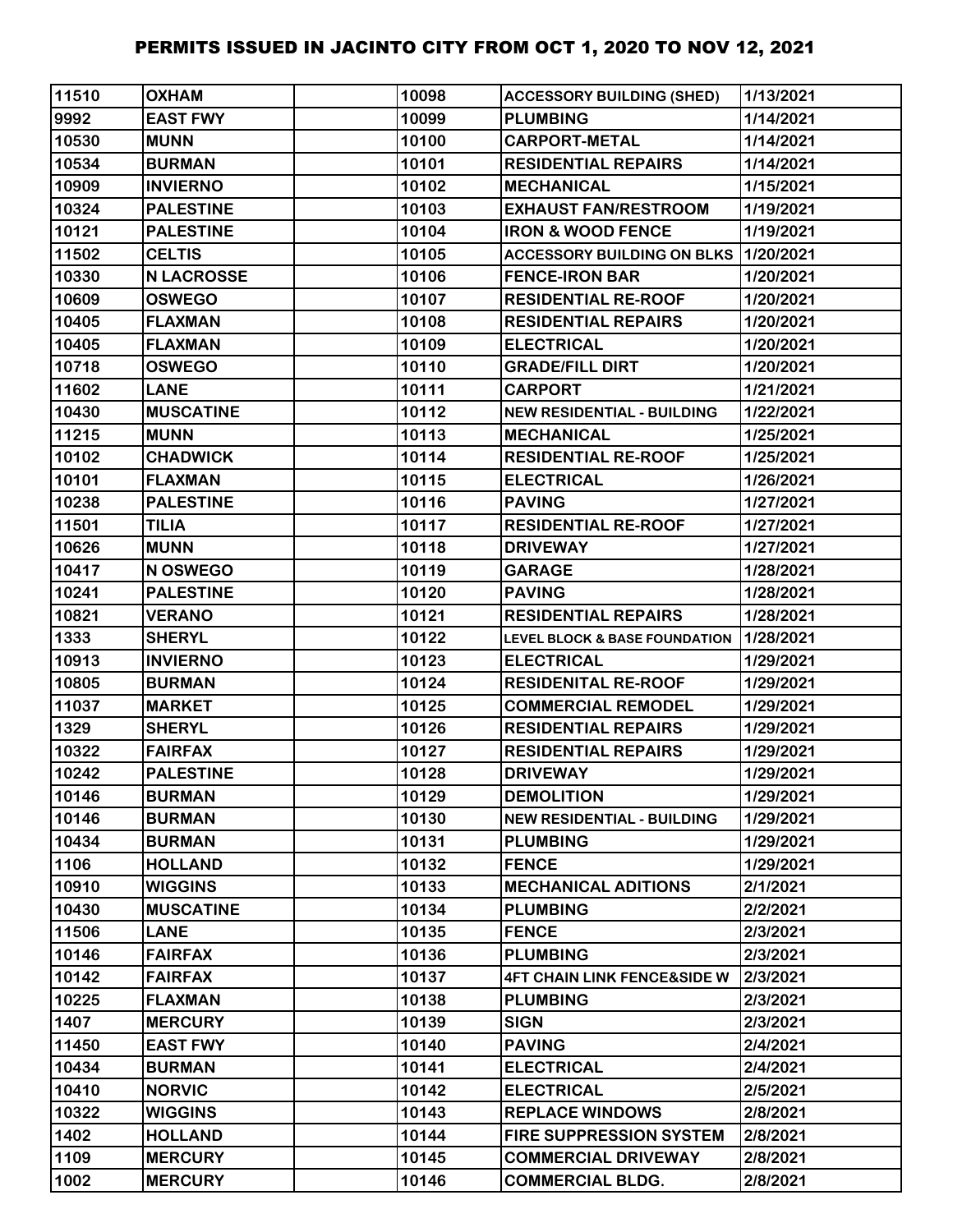| 10713 | <b>CHADWICK</b>   |     | 10147 | <b>PLUMBING</b>                     | 2/9/2021  |
|-------|-------------------|-----|-------|-------------------------------------|-----------|
| 10525 | <b>BURMAN</b>     |     | 10148 | NEW RESIDENTIAL - BUILDING 2/9/2021 |           |
| 10414 | <b>BURMAN</b>     |     | 10149 | <b>FENCE</b>                        | 2/9/2021  |
| 931   | <b>MERCURY</b>    |     | 10150 | <b>STUCCO SIDING</b>                | 2/9/2021  |
| 1710  | <b>BELIN</b>      |     | 10151 | <b>DRIVEWAY</b>                     | 2/10/2021 |
| 11102 | <b>EAST FWY</b>   | B   | 10152 | <b>ELECTRICAL</b>                   | 2/11/2021 |
| 10925 | <b>MUSCATINE</b>  |     | 10153 | SOLAR PANEL INSTALLATION 2/11/2021  |           |
| 10925 | <b>MUSCATINE</b>  |     | 10154 | <b>ELECTRICAL</b>                   | 2/11/2021 |
| 10110 | <b>NORVIC</b>     |     | 10155 | <b>RESIDENTIAL RE-ROOF</b>          | 2/11/2021 |
| 1406  | <b>HORATIO</b>    | 1/2 | 10156 | <b>ELECTRICAL</b>                   | 2/12/2021 |
| 10709 | <b>NORVIC</b>     |     | 10157 | <b>CARPORT</b>                      | 2/12/2021 |
| 10237 | <b>MARKET</b>     |     | 10158 | <b>FIRE SPRINKLER SYSTEM</b>        | 2/12/2021 |
| 1626  | <b>JENNIFER</b>   |     | 10159 | <b>CARPORT</b>                      | 2/12/2021 |
| 10634 | <b>CHADWICK</b>   |     | 10160 | <b>STORAGE BLDG, PORCH CARPORT</b>  | 2/19/2021 |
| 10620 | <b>OSWEGO</b>     |     | 10161 | <b>PLUMBING</b>                     | 2/19/2021 |
| 10341 | S OSWEGO          |     | 10162 | <b>PLUMBING</b>                     | 2/22/2021 |
| 10603 | <b>LACROSSE</b>   |     | 10163 | <b>PLUMBING</b>                     | 2/22/2021 |
| 10826 | <b>MUSCATINE</b>  |     | 10164 | <b>FENCE-WOOD</b>                   | 2/22/2021 |
| 11022 | <b>INVIERNO</b>   |     | 10165 | <b>PAVING</b>                       | 2/22/2021 |
| 10918 | <b>PALESTINE</b>  |     | 10166 | <b>PAVING</b>                       | 2/24/2021 |
| 10809 | <b>VERANO</b>     |     | 10167 | <b>ELECTRICAL</b>                   | 2/24/2021 |
| 10149 | <b>NORVIC</b>     |     | 10168 | <b>PLUMBING</b>                     | 2/24/2021 |
| 10121 | <b>FLAXMAN</b>    |     | 10169 | <b>PLUMBING</b>                     | 2/25/2021 |
| 10822 | <b>BURMAN</b>     |     | 10170 | <b>PLUMBING</b>                     | 2/25/2021 |
| 10422 | <b>S OSWEGO</b>   |     | 10171 | <b>RESIDENTIAL REPAIR</b>           | 2/25/2021 |
| 1713  | <b>CHAZEN</b>     |     | 10172 | <b>RESIDENTIAL RE-ROOF</b>          | 3/1/2021  |
| 10341 | <b>LANE</b>       |     | 10173 | <b>ELECTRICAL</b>                   | 3/1/2021  |
| 10433 | <b>CHADWICK</b>   |     | 10174 | <b>RESIDENTIAL RE-ROOF</b>          | 3/1/2021  |
| 10934 | <b>LANE</b>       |     | 10175 | <b>RESIDENTIAL REPAIR</b>           | 3/1/2021  |
| 10825 | <b>INVIERNO</b>   |     | 10176 | <b>ELECTRICAL</b>                   | 3/2/2021  |
| 10134 | <b>PALESTINE</b>  |     | 10177 | <b>RESIDENTIAL REPAIR</b>           | 3/2/2021  |
| 10110 | <b>PILLOT</b>     |     | 10178 | <b>DRIVEWAY</b>                     | 3/2/2021  |
| 10341 | <b>SOSWEGO</b>    |     | 10179 | <b>PLUMBING</b>                     | 3/2/2021  |
| 10822 | <b>BURMAN</b>     |     | 10180 | <b>HOUSE DEMOLITION</b>             | 3/2/2021  |
| 1109  | <b>SIESTA</b>     |     | 10181 | <b>ELECTRICAL</b>                   | 3/3/2021  |
| 1114  | <b>DACUS</b>      |     | 10182 | <b>PORCH &amp; RES. REPAIRS</b>     | 3/3/2021  |
| 10146 | <b>BURMAN</b>     |     | 10183 | <b>WATER &amp; SEWER DISCONNECT</b> | 3/4/2021  |
| 11602 | <b>LANE</b>       |     | 10184 | <b>DRIVEWAY AND PAVING</b>          | 3/4/2021  |
| 10222 | <b>FAIRFAX</b>    |     | 10186 | <b>PLUMBING</b>                     | 3/4/2021  |
| 11450 | <b>EAST FWY</b>   |     | 10187 | <b>ELECTRICAL</b>                   | 3/5/2021  |
| 1705  | <b>SERPENTINE</b> |     | 10188 | <b>FENCE</b>                        | 3/5/2021  |
| 931   | <b>MERCURY</b>    |     | 10189 | <b>DRIVEWAY</b>                     | 3/5/2021  |
| 10313 | <b>CHADWICK</b>   |     | 10190 | <b>DRIVEWAY</b>                     | 3/5/2021  |
| 10922 | <b>LACROSSE</b>   |     | 10191 | <b>DRIVEWAY</b>                     | 3/5/2021  |
| 11605 | <b>LANE</b>       |     | 10192 | <b>FENCE</b>                        | 3/5/2021  |
| 10925 | <b>MUSCATINE</b>  |     | 10193 | <b>ELECTRICAL</b>                   | 3/8/2021  |
| 10209 | <b>CHADWICK</b>   |     | 10194 | <b>PAVING</b>                       | 3/8/2021  |
| 10346 | <b>MUNN</b>       |     | 10195 | <b>METAL CARPORT</b>                | 3/8/2021  |
| 10614 | <b>MUSCATINE</b>  |     | 10196 | <b>DRIVEWAY</b>                     | 3/8/2021  |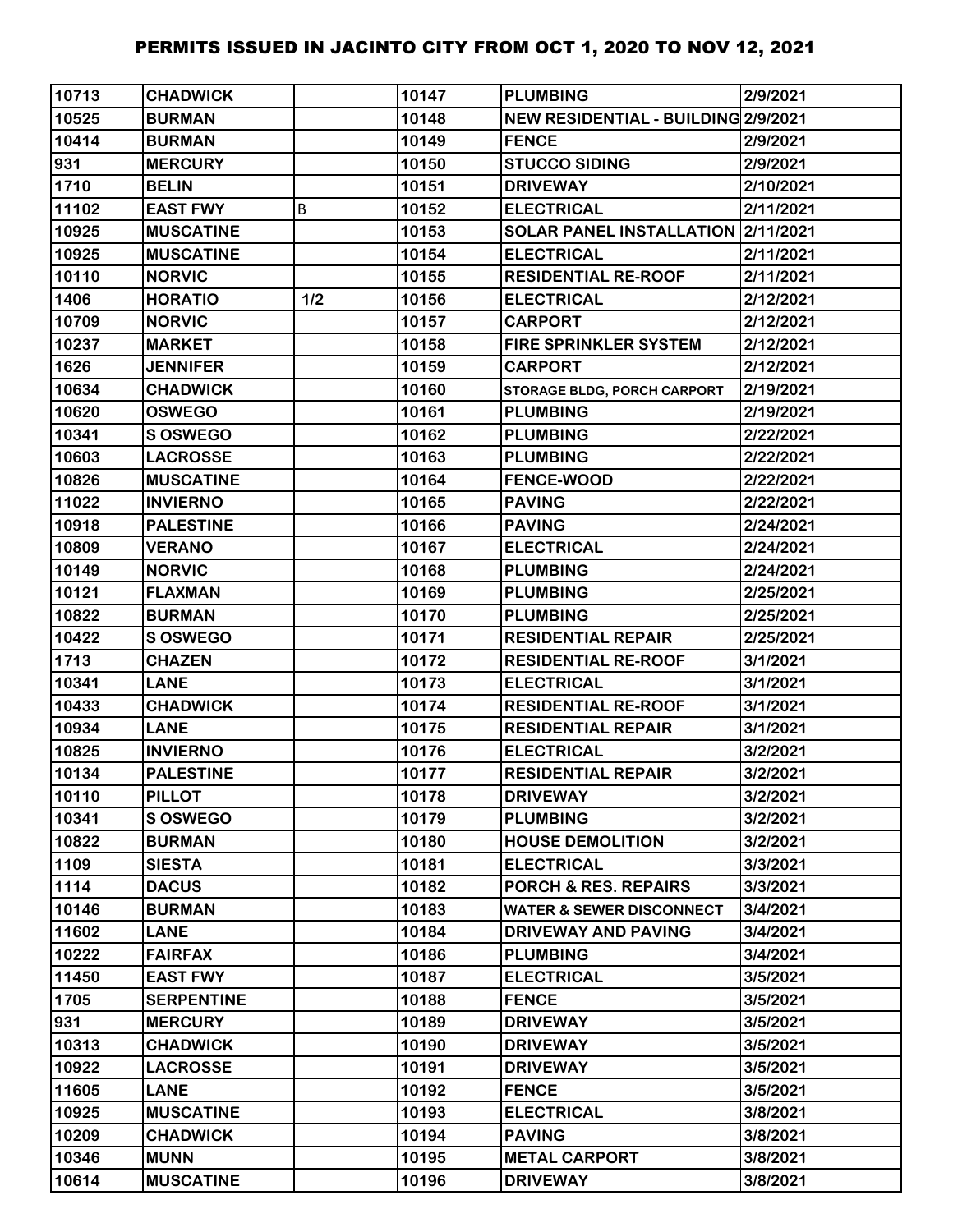| 10913 | <b>OSWEGO</b>     | 10197 | <b>PLUMBING</b>                        | 3/8/2021  |
|-------|-------------------|-------|----------------------------------------|-----------|
| 11505 | <b>OGLESBY</b>    | 10198 | <b>RESIDENTIAL ADD.</b>                | 3/10/2021 |
| 9990  | <b>EAST FWY</b>   | 10199 | <b>PLUMBING FIRE LI</b>                | 3/10/2021 |
| 9990  | <b>EAST FWY</b>   | 10200 | <b>PLUMBING</b>                        | 3/10/2021 |
| 10346 | <b>CHADWICK</b>   | 10201 | <b>FENCE</b>                           | 3/10/2021 |
| 10102 | <b>BURMAN</b>     | 10202 | <b>PLUMBING</b>                        | 3/11/2021 |
| 10134 | <b>BURMAN</b>     | 10203 | <b>DRIVEWAY</b>                        | 3/11/2021 |
| 1506  | <b>CHESTON</b>    | 10204 | <b>NEW RESIDENTIAL</b>                 | 3/11/2021 |
| 10906 | <b>FLAXMAN</b>    | 10205 | <b>REPLACE SIDING &amp;</b>            | 3/12/2021 |
| 10620 | <b>OSWEGO</b>     | 10206 | <b>RES. REP.-DAMAGE</b>                | 3/12/2021 |
| 11519 | <b>MARKET ST</b>  | 10207 | 6' FENCE                               | 3/12/2021 |
| 10614 | <b>MUSCATINE</b>  | 10208 | <b>DRIVEWAY AND SIDEWALK</b>           | 3/12/2021 |
| 10137 | <b>CHADWICK</b>   | 10209 | <b>PAVING</b>                          | 3/12/2021 |
| 10410 | <b>N LACROSSE</b> | 10210 | <b>RESIDENTIAL REPAIRS-SIDING</b>      | 3/15/2021 |
| 10245 | <b>FLAXMAN</b>    | 10211 | ACCESSORY BUILDING-SHED ON 3/15/2021   |           |
| 10910 | <b>FLAXMAN</b>    | 10212 | REPLACE SIDING AND WINDOWS 3/16/2021   |           |
| 10417 | S OSWEGO          | 10213 | CARPORT                                | 3/16/2021 |
| 10626 | <b>CHADWICK</b>   | 10214 | <b>RESIDENTIAL REPAIRS</b>             | 3/16/2021 |
| 931   | <b>MERCURY</b>    | 10215 | <b>COMMERCIAL DRIVEWAY ON DACU</b>     | 3/16/2021 |
| 10620 | <b>OSWEGO</b>     | 10216 | <b>PLUMBING</b>                        | 3/16/2021 |
| 10925 | <b>WIGGINS</b>    | 10217 | <b>PLUMBING</b>                        | 3/17/2021 |
| 10338 | <b>MUNN</b>       | 10218 | <b>DRIVEWAY</b>                        | 3/17/2021 |
| 10602 | <b>FAIRFAX</b>    | 10219 | <b>RESD REPAIRS- SIDING&amp; WINDO</b> | 3/17/2021 |
| 10413 | <b>CHADWICK</b>   | 10220 | <b>REROOF OF GARAGE</b>                | 3/18/2021 |
| 11519 | <b>MARKET ST</b>  | 10221 | <b>MECHANICAL</b>                      | 3/19/2021 |
| 10118 | <b>CHADWICK</b>   | 10222 | <b>FENCE</b>                           | 3/19/2021 |
| 10426 | <b>PALESTINE</b>  | 10223 | <b>RESIDENTIAL REPAIRS</b>             | 3/19/2021 |
| 1533  | <b>JENNIFER</b>   | 10224 | <b>RESIDENTIAL REPAIRS</b>             | 3/19/2021 |
| 1618  | <b>JENNIFER</b>   | 10225 | <b>RESIDENTIAL REPAIRS</b>             | 3/22/2021 |
| 10341 | <b>S OSWEGO</b>   | 10226 | <b>ELECTRICAL</b>                      | 3/22/2021 |
| 1521  | <b>SERPENTINE</b> | 10227 | <b>PLUMBING</b>                        | 3/22/2021 |
| 11510 | <b>OXHAM</b>      | 10228 | <b>ELECTRICAL</b>                      | 3/22/2021 |
| 10509 | <b>LANE</b>       | 10229 | <b>FENCE-METAL</b>                     | 3/23/2021 |
| 11026 | <b>MUSCATINE</b>  | 10230 | <b>RESIDENTIAL REPAIRS</b>             | 3/23/2021 |
| 10626 | <b>GARBER</b>     | 10231 | <b>DRIVEWAY</b>                        | 3/24/2021 |
| 10934 | <b>OSWEGO</b>     | 10232 | <b>PAVING</b>                          | 3/24/2021 |
| 1613  | <b>CASPERSON</b>  | 10233 | <b>RESIDENTIAL REPAIRS-WINDOWS</b>     | 3/25/2021 |
| 10121 | <b>CHADWICK</b>   | 10234 | <b>RESIDENTIAL REPAIRS-WINDOWS</b>     | 3/25/2021 |
| 10229 | <b>NORVIC</b>     | 10235 | <b>PLUMBING</b>                        | 3/25/2021 |
| 10205 | <b>CHADWICK</b>   | 10236 | <b>ELECTRICAL</b>                      | 3/26/2021 |
| 10146 | <b>BURMAN</b>     | 10237 | <b>PLUMBING</b>                        | 3/29/2021 |
| 11026 | <b>LACROSSE</b>   | 10238 | <b>RESIDENTIAL RE-ROOF</b>             | 3/29/2021 |
| 11602 | <b>NAHXO</b>      | 10239 | <b>PAVING</b>                          | 3/29/2021 |
| 1709  | <b>CASPERSON</b>  | 10240 | <b>ACCESSORY BUILDING-SHED</b>         | 3/30/2021 |
| 1709  | <b>CASPERSON</b>  | 10241 | <b>MECHANICAL</b>                      | 3/30/2021 |
| 11505 | <b>NAHXO</b>      | 10242 | <b>CARPORT</b>                         | 3/30/2021 |
| 10122 | <b>PALESTINE</b>  | 10243 | <b>RESIDENTIAL RE-ROOF</b>             | 3/30/2021 |
| 1109  | <b>MERCURY</b>    | 10244 | <b>FENCE</b>                           | 3/30/2021 |
| 10238 | <b>NORVIC</b>     | 10245 | <b>REPLACE SIDING</b>                  | 3/31/2021 |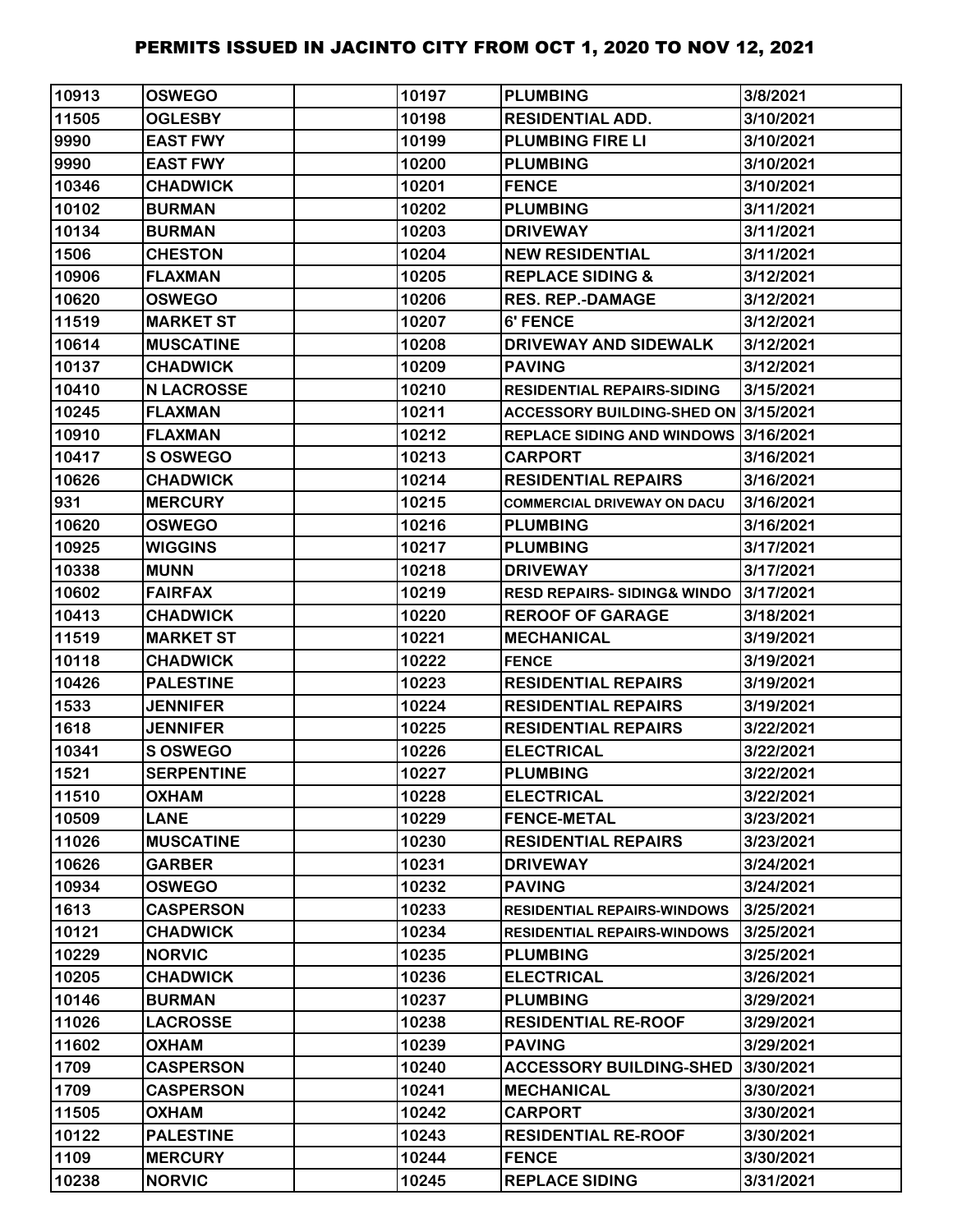| 10706 | <b>LANE</b>      |                   | 10246 | <b>DRIVEWAY</b>                           | 4/1/2021  |
|-------|------------------|-------------------|-------|-------------------------------------------|-----------|
| 10617 | <b>MUSCATINE</b> |                   | 10247 | <b>BLOCK AND BASE LEVEL</b>               | 4/1/2021  |
| 1713  | <b>CASPERSON</b> |                   | 10248 | <b>DRIVEWAY</b>                           | 4/1/2021  |
| 10310 | <b>WIGGINS</b>   |                   | 10249 | <b>PAVING</b>                             | 4/1/2021  |
| 11519 | <b>MARKET ST</b> |                   | 10250 | <b>PLUMBING</b>                           | 4/5/2021  |
| 11001 | <b>MUSCATINE</b> |                   | 10251 | <b>ELECTRICAL</b>                         | 4/5/2021  |
| 11005 | <b>MUSCATINE</b> |                   | 10252 | <b>ELECTRICAL</b>                         | 4/5/2021  |
| 1610  | <b>CASPERSON</b> |                   | 10253 | <b>DRIVEWAY</b>                           | 4/5/2021  |
| 10602 | <b>WIGGINS</b>   |                   | 10254 | <b>FENCE AND REPLACE SIDING 14/6/2021</b> |           |
| 1702  | <b>CHESTON</b>   |                   | 10255 | <b>REROOF</b>                             | 4/6/2021  |
| 10505 | <b>CHADWICK</b>  |                   | 10256 | <b>DRIVEWAY</b>                           | 4/6/2021  |
| 10314 | <b>EAST FWY</b>  |                   | 10257 | <b>ELECTRICAL</b>                         | 4/6/2021  |
| 11510 | <b>FLAXMAN</b>   |                   | 10258 | <b>PLUMBING</b>                           | 4/6/2021  |
| 10802 | <b>MUSCATINE</b> |                   | 10259 | <b>DRIVEWAY</b>                           | 4/7/2021  |
| 10241 | <b>PALESTINE</b> |                   | 10260 | <b>RESIDENTIAL REPAIRS</b>                | 4/7/2021  |
| 10121 | <b>CHADWICK</b>  |                   | 10261 | <b>RES-REMODEL</b>                        | 4/8/2021  |
| 1626  | <b>JENNIFER</b>  |                   | 10263 | <b>ELECTRICAL</b>                         | 4/8/2021  |
| 10521 | <b>NORVIC</b>    |                   | 10264 | <b>FOUNDATION LEVEL</b>                   | 4/9/2021  |
| 10117 | <b>RUMAR</b>     |                   | 10265 | <b>ACCESSORY BLDG</b>                     | 4/9/2021  |
| 10930 | <b>BURMAN</b>    |                   | 10266 | <b>FENCE</b>                              | 4/9/2021  |
| 10510 | <b>WIGGINS</b>   |                   | 10267 | <b>RESIDENTIAL REPAIRS</b>                | 4/9/2021  |
| 10425 | <b>WIGGINS</b>   |                   | 10268 | <b>FENCE</b>                              | 4/9/2021  |
| 1709  | <b>CASPERSON</b> |                   | 10269 | <b>ELECTRICAL</b>                         | 4/12/2021 |
| 10606 | <b>WIGGINS</b>   |                   | 10270 | <b>DRIVEWAY</b>                           | 4/12/2021 |
| 1702  | <b>JENNIFER</b>  |                   | 10271 | <b>PLUMBING</b>                           | 4/12/2021 |
| 10405 | <b>MUSCATINE</b> |                   | 10272 | <b>WOOD FENCE</b>                         | 4/12/2021 |
| 10629 | <b>FLAXMAN</b>   |                   | 10273 | <b>SHED REPAIRS</b>                       | 4/12/2021 |
| 10205 | <b>PILLOT</b>    |                   | 10274 | <b>CHAINLINK &amp; WOOD FENCE</b>         | 4/12/2021 |
| 10138 | <b>PILLOT</b>    |                   | 10275 | <b>DRIVEWAY</b>                           | 4/13/2021 |
| 10425 | <b>BURMAN</b>    |                   | 10276 | <b>DRIVEWAY</b>                           | 4/13/2021 |
| 1606  | <b>JENNIFER</b>  |                   | 10277 | <b>REROOF</b>                             | 4/13/2021 |
| 10511 | <b>LACROSSE</b>  |                   | 10278 | <b>COMM. REMODEL</b>                      | 4/14/2021 |
| 10511 | <b>LACROSSE</b>  | TB1685-33/3410279 |       | <b>COMM. REMODEL</b>                      | 4/14/2021 |
| 10511 | <b>LACROSSE</b>  | TB1685-33/3410280 |       | <b>COMM. REMODEL</b>                      | 4/14/2021 |
| 10511 | <b>LACROSSE</b>  | TB272-31/32 10281 |       | <b>COMM. REMODEL</b>                      | 4/14/2021 |
| 10511 | <b>LACROSSE</b>  | TB272-31/32 10282 |       | <b>COMM. REMODEL</b>                      | 4/14/2021 |
| 10511 | <b>LACROSSE</b>  | TB243-29/30 10283 |       | <b>COMM. REMODEL</b>                      | 4/14/2021 |
| 10511 | <b>LACROSSE</b>  | TB243-29/30 10284 |       | <b>COMM. REMODEL</b>                      | 4/14/2021 |
| 10511 | <b>LACROSSE</b>  |                   | 10285 | <b>COMM. REMODEL</b>                      | 4/14/2021 |
| 10511 | <b>LACROSSE</b>  | 27/28             | 10286 | <b>COMM. REMODEL</b>                      | 4/14/2021 |
| 10511 | <b>LACROSSE</b>  | TB900-26          | 10287 | <b>COMM. REMODEL</b>                      | 4/14/2021 |
| 10511 | <b>LACROSSE</b>  | TB900-26          | 10288 | <b>COMM. REMODEL</b>                      | 4/14/2021 |
| 10511 | <b>LACROSSE</b>  | TB2457-39/4010289 |       | <b>COMM. REMODEL</b>                      | 4/14/2021 |
| 10918 | <b>VERANO</b>    |                   | 10290 | <b>REROOF</b>                             | 4/15/2021 |
| 10905 | <b>VERANO</b>    |                   | 10291 | <b>METAL CARPORT</b>                      | 4/15/2021 |
| 11515 | <b>MARKET</b>    |                   | 10292 | <b>MECHANICAL</b>                         | 4/15/2021 |
| 1610  | <b>BURMAN</b>    |                   | 10293 | <b>RES.REPAIRS</b>                        | 4/15/2021 |
| 1317  | <b>BELIN</b>     |                   | 10294 | <b>INGROUND POOL</b>                      | 4/16/2021 |
| 10201 | <b>FLAXMAN</b>   |                   | 10295 | <b>WOOD-FENCE</b>                         | 4/16/2021 |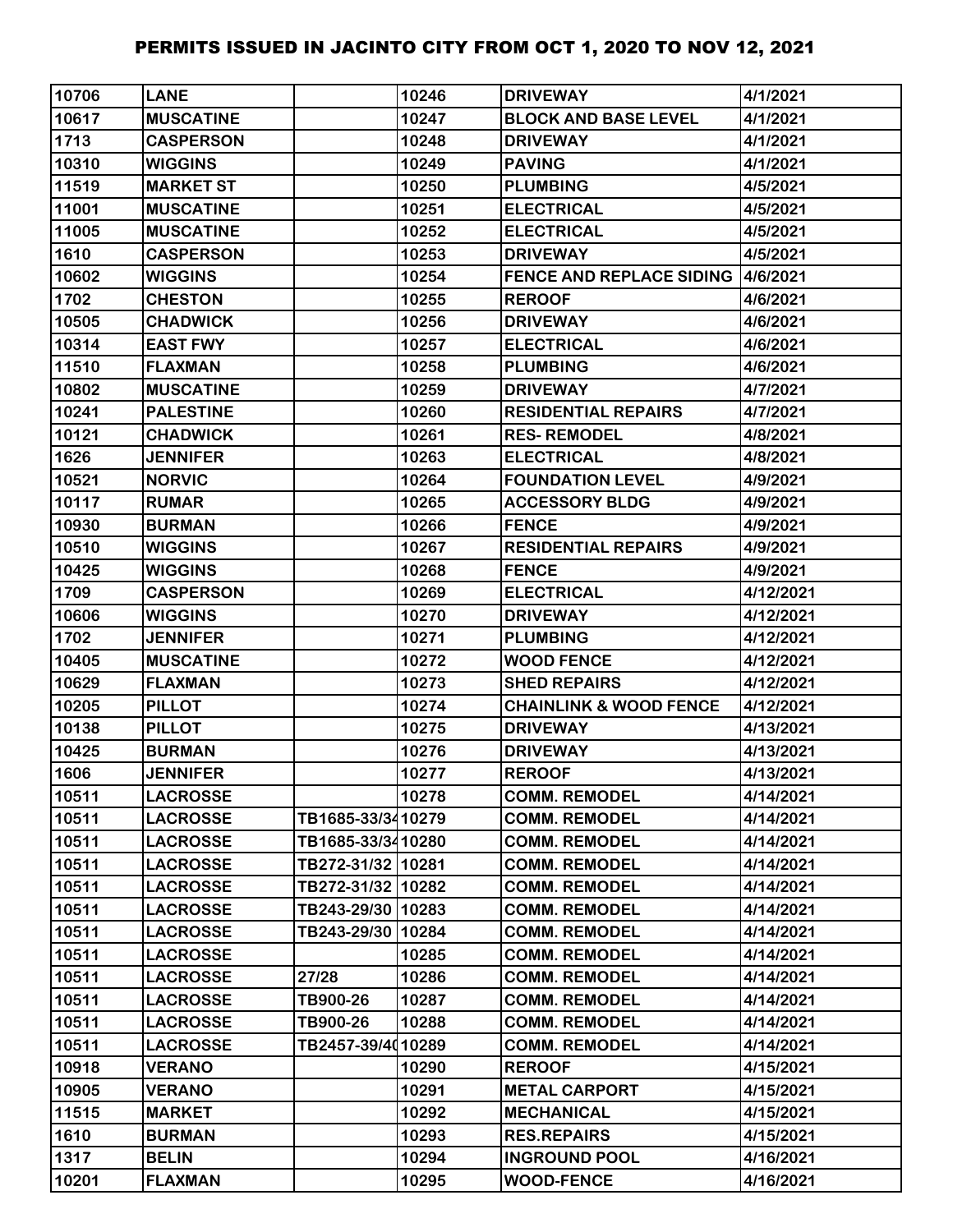| 10714 | <b>PILLOT</b>    | 10296 | <b>WOOD FENCE</b>                   | 4/16/2021 |
|-------|------------------|-------|-------------------------------------|-----------|
| 10118 | <b>WIGGINS</b>   | 10297 | <b>RES.REPAIRS</b>                  | 4/19/2021 |
| 10213 | <b>NORVIC</b>    | 10298 | <b>PLUMBING</b>                     | 4/19/2021 |
| 1335  | <b>HORATIO</b>   | 10299 | <b>DEMO.SHED</b>                    | 4/19/2021 |
| 1734  | <b>BELIN</b>     | 10300 | <b>DRIVEWAY</b>                     | 4/20/2021 |
| 1717  | <b>JENNIFER</b>  | 10302 | PATIO, ROOF DECK STRUCTUH4/20/2021  |           |
| 1506  | <b>CHESTON</b>   | 10303 | <b>PLUMBING</b>                     | 4/21/2021 |
| 10146 | <b>BURMAN</b>    | 10304 | <b>MECHANICAL</b>                   | 4/21/2021 |
| 10202 | <b>PALESTINE</b> | 10305 | <b>FENCE</b>                        | 4/21/2021 |
| 10330 | <b>MUNN</b>      | 10306 | <b>RESIDENTIAL RE-ROOF</b>          | 4/21/2021 |
| 10409 | <b>BURMAN</b>    | 10307 | <b>PLUMBING</b>                     | 4/22/2021 |
| 11502 | <b>CELTIS</b>    | 10308 | <b>DRIVEWAY</b>                     | 4/23/2021 |
| 1526  | <b>BELIN</b>     | 10309 | <b>DRIVEWAY</b>                     | 4/23/2021 |
| 10146 | <b>BURMAN</b>    | 10310 | <b>ELECTRICAL</b>                   | 4/23/2021 |
| 1702  | <b>JENNIFER</b>  | 10311 | <b>MECHANICAL</b>                   | 4/23/2021 |
| 10441 | N OSWEGO         | 10312 | <b>REPLACE SIDING &amp; TRIM</b>    | 4/23/2021 |
| 11020 | <b>BURMAN</b>    | 10313 | <b>PLUMBING</b>                     | 4/27/2021 |
| 10122 | <b>BURMAN</b>    | 10315 | <b>RESIDENTIAL RE-ROOF</b>          | 4/27/2021 |
| 921   | <b>AKRON</b>     | 10316 | <b>RIGHT OF WAY</b>                 | 4/27/2021 |
| 11519 | <b>MARKET ST</b> | 10317 | <b>RIGHT OF WAY</b>                 | 4/27/2021 |
| 10401 | <b>MUNN</b>      | 10318 | <b>RESIDENTIAL RE-ROOF</b>          | 4/27/2021 |
| 11519 | <b>MARKET ST</b> | 10319 | <b>PLUMBING</b>                     | 4/29/2021 |
| 10409 | <b>BURMAN</b>    | 10320 | <b>DEMOLITION</b>                   | 4/29/2021 |
| 931   | <b>MERCURY</b>   | 10321 | <b>COMMERCIAL REMODEL</b>           | 5/3/2021  |
| 11602 | <b>SEAGRAM</b>   | 10322 | RES.REP.(ROOF & B.PORCH FI5/3/2021  |           |
| 11505 | <b>OXHAM</b>     | 10323 | <b>DRIVEWAY, PAVING &amp; GATE</b>  | 5/3/2021  |
| 10237 | <b>MARKET</b>    | 10324 | <b>PLUMBING</b>                     | 5/4/2021  |
| 1625  | <b>JENNIFER</b>  | 10325 | <b>PLUMBING</b>                     | 5/4/2021  |
| 1506  | <b>CHESTON</b>   | 10326 | <b>MECHANICAL</b>                   | 5/4/2021  |
| 10529 | <b>LACROSSE</b>  | 10327 | <b>ELECTRICAL</b>                   | 5/4/2021  |
| 1434  | <b>HORATIO</b>   | 10328 | <b>PLUMBING</b>                     | 5/4/2021  |
| 10425 | <b>CHADWICK</b>  | 10329 | <b>DRIVEWAY</b>                     | 5/4/2021  |
| 10606 | <b>WIGGINS</b>   | 10330 | <b>FENCE</b>                        | 5/4/2021  |
| 10938 | <b>LACROSSE</b>  | 10331 | <b>RESIDENTIAL - REMODEL</b>        | 5/5/2021  |
| 10638 | <b>FAIRFAX</b>   | 10332 | <b>FENCE-WOOD</b>                   | 5/5/2021  |
| 10702 | <b>NORVIC</b>    | 10333 | <b>REROOF</b>                       | 5/6/2021  |
| 10201 | <b>PALESTINE</b> | 10334 | <b>RESIDENTIAL REPAIRS</b>          | 5/6/2021  |
| 10706 | <b>FLAXMAN</b>   | 10335 | <b>PAVING</b>                       | 5/6/2021  |
| 11030 | <b>VERANO</b>    | 10336 | <b>RESIDENTIAL RE-ROOF</b>          | 5/6/2021  |
| 10505 | <b>PALESTINE</b> | 10337 | <b>FENCE &amp; GATE</b>             | 5/6/2021  |
| 10319 | <b>PALESTINE</b> | 10338 | COM REMODEL-REROOF & PAINT 5/7/2021 |           |
| 1426  | <b>HORATIO</b>   | 10339 | <b>DEMOLITION-SHED</b>              | 5/7/2021  |
| 10534 | <b>PALESTINE</b> | 10340 | <b>FENCE-GATE</b>                   | 5/7/2021  |
| 10610 | <b>BURMAN</b>    | 10341 | RES. ADDITION(BEDROOM-ON SL         | 5/11/2021 |
| 1506  | <b>CHESTON</b>   | 10342 | <b>ELECTRICAL</b>                   | 5/11/2021 |
| 11505 | <b>OGLESBY</b>   | 10343 | <b>ELECTRICAL</b>                   | 5/11/2021 |
| 10714 | <b>GARBER LN</b> | 10344 | <b>NEW WINDOWS</b>                  | 5/12/2021 |
| 10102 | <b>FAIRFAX</b>   | 10345 | <b>ACCESSORY BUILDING</b>           | 5/12/2021 |
| 10434 | <b>PILLOT</b>    | 10346 | <b>ELECTRICAL</b>                   | 5/13/2021 |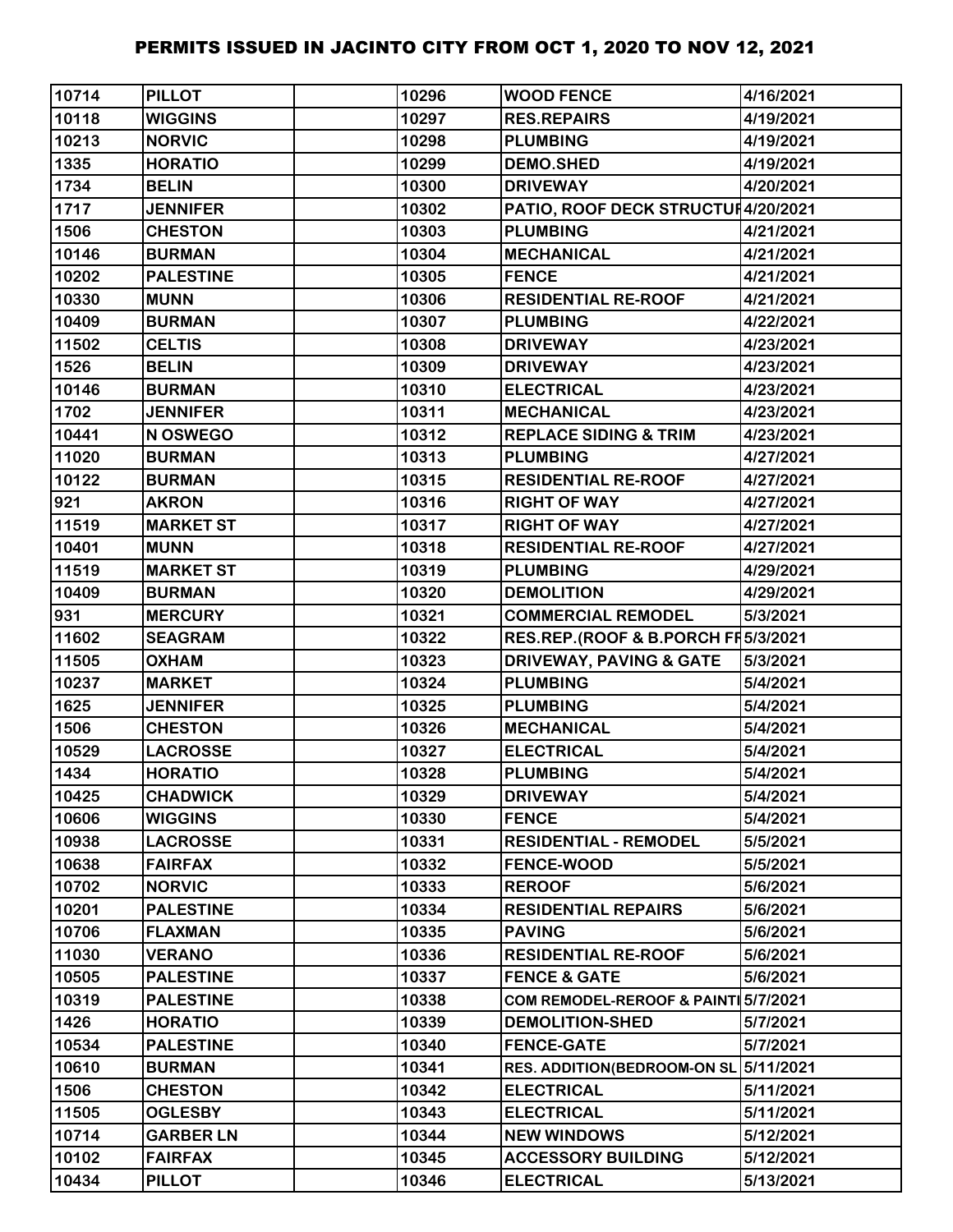| 10918           | <b>FLAXMAN</b>    | 10347 | <b>4FT TALL PICKET FENCE</b>             | 5/13/2021 |
|-----------------|-------------------|-------|------------------------------------------|-----------|
| 10345           | <b>N LACROSSE</b> | 10348 | <b>RESIDENTIAL RE-ROOF</b>               | 5/13/2021 |
| 10237           | <b>MARKET</b>     | 10349 | <b>MECHANICAL</b>                        | 5/14/2021 |
| 1702            | <b>JENNIFER</b>   | 10350 | <b>DRIVEWAY</b>                          | 5/14/2021 |
| 11518           | <b>CELTIS</b>     | 10351 | <b>PLUMBING</b>                          | 5/14/2021 |
| 10209           | <b>RUMAR</b>      | 10352 | <b>GAZEBO</b>                            | 5/14/2021 |
| 11009           | <b>WIGGINS</b>    | 10353 | <b>PLUMBING</b>                          | 5/17/2021 |
| 10433           | <b>LANE</b>       | 10354 | <b>LEVEL BLOCK &amp; BASE FOUNDATION</b> | 5/17/2021 |
| 10501           | <b>WIGGINS</b>    | 10355 | <b>RESIDENTIAL RE-ROOF</b>               | 5/17/2021 |
| 10824           | <b>INVIERNO</b>   | 10356 | <b>LEVEL BLK &amp; BASE AND ADDITION</b> | 5/17/2021 |
| 10510           | <b>CHADWICK</b>   | 10357 | <b>DRIVEWAY</b>                          | 5/18/2021 |
| 10345           | <b>LANE</b>       | 10358 | <b>RESIDENTIAL ADDITION</b>              | 5/18/2021 |
| 10533           | <b>BURMAN</b>     | 10359 | <b>FENCE &amp; RESIDENTIAL REPAIRS</b>   | 5/18/2021 |
| 11013           | <b>VERANO</b>     | 10360 | <b>LEVEL BLK &amp; BASE AND RE-ROOF</b>  | 5/18/2021 |
| 10909           | <b>OSWEGO</b>     | 10361 | <b>RESIDENTIAL REPAIRS</b>               | 5/18/2021 |
| 1705            | <b>SERPENTINE</b> | 10362 | <b>GENERATOR</b>                         | 5/19/2021 |
| 1705            | <b>SERPENTINE</b> | 10363 | <b>ELECTRICAL</b>                        | 5/19/2021 |
| 1705            | <b>SERPENTINE</b> | 10364 | <b>PLUMBING</b>                          | 5/19/2021 |
| 10225           | <b>MUNN</b>       | 10365 | <b>WOOD FENCE</b>                        | 5/20/2021 |
| 10517           | <b>CHADWICK</b>   | 10366 | <b>RESIDENTIAL RE-ROOF</b>               | 5/19/2021 |
| 1317            | <b>BELIN</b>      | 10367 | <b>PLUMBING</b>                          | 5/20/2021 |
| 11513           | <b>SEAGRAM</b>    | 10368 | <b>ACCESORY BUILDING</b>                 | 5/21/2021 |
| 10337           | <b>PILLOT</b>     | 10369 | <b>PAVING</b>                            | 5/21/2021 |
| 1627            | <b>CHAZEN</b>     | 10370 | <b>RESIDENTIAL RE-ROOF</b>               | 5/21/2021 |
| 10510           | <b>FLAXMAN</b>    | 10371 | <b>FENCE</b>                             | 5/21/2021 |
| 10909           | <b>INVIERNO</b>   | 10372 | <b>RESIDENTIAL RE-ROOF</b>               | 6/4/2021  |
| 10727           | <b>MUNN</b>       | 10373 | <b>DRIVEWAY</b>                          | 5/25/2021 |
| 10402           | <b>FLAXMAN</b>    | 10374 | <b>RES.REP (WINDOWS)</b>                 | 5/26/2021 |
| SC <sub>2</sub> | <b>BURMAN</b>     | 10375 | <b>ELECTRICAL</b>                        | 5/26/2021 |
| 10117           | <b>LANE</b>       | 10376 | <b>RES.REM.(SOLAR PANELS)</b>            | 5/26/2021 |
| 10117           | <b>LANE</b>       | 10377 | <b>ELECTRICAL</b>                        | 5/26/2021 |
| 10425           | <b>PILLOT</b>     | 10378 | <b>REROOF</b>                            | 5/26/2021 |
| 10346           | <b>MUNN</b>       | 10379 | <b>REROOF</b>                            | 5/26/2021 |
| 1022            | <b>AKRON</b>      | 10380 | <b>REROOF</b>                            | 5/26/2021 |
| 10922           | <b>LACROSSE</b>   | 10381 | <b>DRIVEWAY</b>                          | 5/27/2021 |
| 10713           | <b>FAIRFAX</b>    | 10382 | <b>ELECTRICAL</b>                        | 5/28/2021 |
| 1406            | <b>BELIN</b>      | 10383 | <b>GENERATOR</b>                         | 5/28/2021 |
| 1406            | <b>BELIN</b>      | 10384 | <b>ELECTRICAL</b>                        | 5/28/2021 |
| 1506            | <b>CHESTON</b>    | 10385 | <b>DRIVEWAY</b>                          | 5/28/2021 |
| 1701            | <b>CHAZEN</b>     | 10386 | PAVING(WALKWAY&PATIO)                    | 5/28/2021 |
| 10429           | <b>LANE</b>       | 10387 | <b>PLUMBING</b>                          | 5/28/2021 |
| 10702           | <b>BURMAN</b>     | 10388 | <b>REPLACE SIDING</b>                    | 6/1/2021  |
| 10502           | <b>PILLOT</b>     | 10389 | <b>DRIVEWAY</b>                          | 6/1/2021  |
| 1006            | <b>DACUS</b>      | 10390 | <b>PLUMBING</b>                          | 6/1/2021  |
| 10638           | <b>FAIRFAX</b>    | 10391 | <b>PAVING</b>                            | 6/1/2021  |
| 11419           | <b>MUNN</b>       | 10392 | <b>PLUMBING</b>                          | 6/2/2021  |
| 11030           | <b>VERANO</b>     | 10393 | <b>PATIO</b>                             | 6/2/2021  |
| 11037           | <b>MARKET</b>     | 10394 | <b>ELECTRICAL</b>                        | 6/3/2021  |
| 11618           | <b>SEAGRAM</b>    | 10395 | <b>DRIVEWAY</b>                          | 6/3/2021  |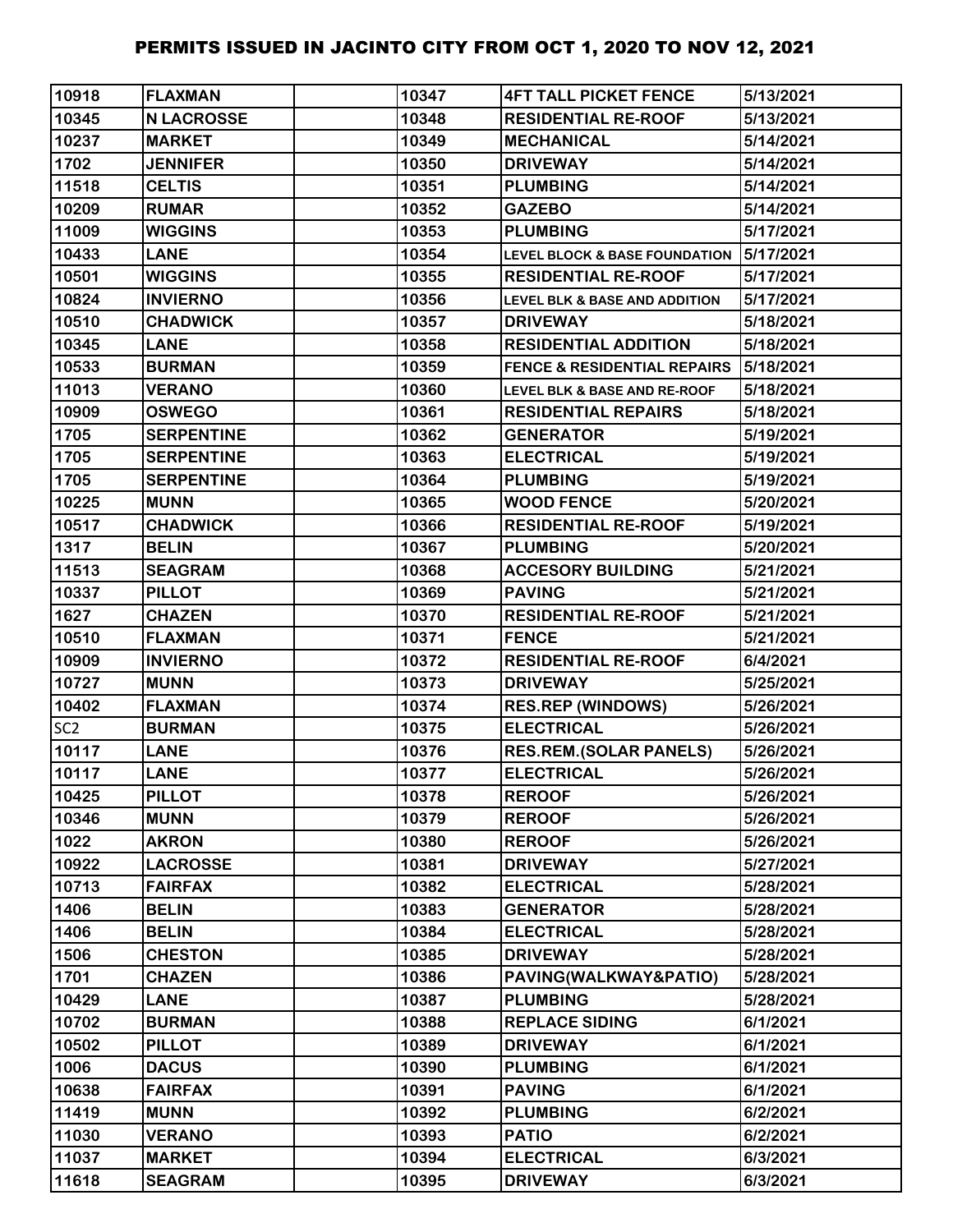| 11110 | <b>MUSCATINE</b>  |     | 10396 | <b>RESIDENTIAL REPAIRS</b>            | 6/3/2021  |
|-------|-------------------|-----|-------|---------------------------------------|-----------|
| 10533 | <b>WIGGINS</b>    |     | 10397 | <b>ELECTRICAL</b>                     | 6/4/2021  |
| 10533 | <b>WIGGINS</b>    |     | 10398 | SOLAR PANEL INSTALLATION 6/4/2021     |           |
| 10426 | <b>PALESTINE</b>  |     | 10399 | <b>GRADE/FILL DIRT</b>                | 6/4/2021  |
| 10213 | <b>BURMAN</b>     |     | 10400 | <b>ELECTRICAL</b>                     | 6/7/2021  |
| 11510 | <b>OXHAM</b>      |     | 10401 | <b>MECHANICAL</b>                     | 6/7/2021  |
| 1501  | <b>MERCURY</b>    |     | 10402 | <b>ELECTRICAL</b>                     | 6/7/2021  |
| 1006  | <b>DACUS</b>      |     | 10403 | <b>DEMOLITION-HOUSE</b>               | 6/8/2021  |
| 931   | <b>MERCURY</b>    | B   | 10404 | <b>ELECTRICAL</b>                     | 6/9/2021  |
| 931   | <b>MERCURY</b>    | А   | 10405 | ELECTRICAL #4124                      | 6/9/2021  |
| 10434 | <b>BURMAN</b>     |     | 10406 | <b>MECHANICAL</b>                     | 6/9/2021  |
| 10237 | <b>MARKET</b>     |     | 10407 | <b>PLUMBING 4" FIRE LINE</b>          | 6/9/2021  |
| 10309 | <b>PILLOT</b>     |     | 10408 | <b>PLUMBING</b>                       | 6/9/2021  |
| 10121 | <b>CHADWICK</b>   |     | 10409 | <b>ELECTRICAL</b>                     | 6/9/2021  |
| 10245 | <b>MUNN</b>       |     | 10410 | <b>DRIVEWAY</b>                       | 6/9/2021  |
| 1729  | <b>JENNIFER</b>   |     | 10411 | <b>REROOF AND REPAIR FENCE</b>        | 6/10/2021 |
| 10804 | <b>MUNN</b>       |     | 10412 | <b>ELECTRICAL</b>                     | 6/10/2021 |
| 1704  | <b>HOLLAND#1</b>  |     | 10413 | <b>GAS TEST</b>                       | 6/10/2021 |
| 10402 | <b>SLACROSSE</b>  |     | 10414 | <b>REROOF</b>                         | 6/10/2021 |
| 10329 | <b>NORVIC</b>     |     | 10415 | <b>PLUMBING</b>                       | 6/10/2021 |
| 10117 | <b>LANE</b>       |     | 10416 | <b>DRIVEWAY</b>                       | 6/10/2021 |
| 10334 | <b>N LACROSSE</b> |     | 10417 | <b>RESIDENTIAL REPAIRS</b>            | 6/10/2021 |
| 11211 | <b>MUNN</b>       |     | 10418 | PAVING CRUSHED ASPHALT                | 6/11/2021 |
| 10222 | <b>WIGGINS</b>    |     | 10419 | <b>RESIDENTIAL RE-ROOF</b>            | 6/14/2021 |
| 1522  | <b>CHESTON</b>    |     | 10420 | <b>RESIDENTIAL RE-ROOF</b>            | 6/14/2021 |
| 1501  | <b>SERPENTINE</b> |     | 10421 | <b>RESIDENTIAL RE-ROOF</b>            | 6/15/2021 |
| 10301 | <b>FAIRFAX</b>    |     | 10422 | <b>RESIDENTIAL RE-ROOF</b>            | 6/15/2021 |
| 1406  | <b>BELIN</b>      |     | 10423 | <b>PLUMBING</b>                       | 6/16/2021 |
| 10511 | <b>LACROSSE</b>   | 239 | 10424 | <b>ELECTRICAL</b>                     | 6/16/2021 |
| 10511 | <b>LACROSSE</b>   | 240 | 10425 | <b>ELECTRICAL</b>                     | 6/16/2021 |
| 10511 | <b>LACROSSE</b>   | 228 | 10426 | <b>ELECTRICAL</b>                     | 6/16/2021 |
| 10511 | <b>LACROSSE</b>   |     | 10427 | <b>ELECTRICAL</b>                     | 6/16/2021 |
| 11121 | <b>MARKET D</b>   |     | 10428 | <b>COMMERCIAL RE-ROOF</b>             | 6/16/2021 |
| 10337 | <b>BURMAN</b>     |     | 10429 | <b>FENCE</b>                          | 6/16/2021 |
| 10201 | <b>PALESTINE</b>  |     | 10430 | <b>ELECTRICAL</b>                     | 6/17/2021 |
| 10611 | <b>PALESTINE</b>  |     | 10431 | PARTIAL DEMOLITION BACK BLD 6/17/2021 |           |
| 10326 | <b>PALESTINE</b>  | В   | 10432 | <b>ELECTRICAL</b>                     | 6/17/2021 |
| 10209 | <b>RUMAR</b>      |     | 10433 | <b>WOOD SHED</b>                      | 6/18/2021 |
| 10102 | <b>NORVIC</b>     |     | 10434 | <b>RES.RE-ROOF</b>                    | 6/21/2021 |
| 10206 | <b>FLAXMAN</b>    |     | 10435 | <b>WOOD FENCE</b>                     | 6/21/2021 |
| 1611  | <b>JENNIFER</b>   |     | 10436 | <b>FENCE</b>                          | 6/21/2021 |
| 1418  | <b>JENNIFER</b>   |     | 10437 | <b>PLB</b>                            | 6/23/2021 |
| 10309 | <b>PILLOT</b>     |     | 10438 | <b>ELEC</b>                           | 6/23/2021 |
| 10610 | <b>BURMAN</b>     |     | 10439 | <b>PLB</b>                            | 6/24/2021 |
| 10613 | <b>FAIRFAX</b>    |     | 10440 | <b>LEVEL-BLK &amp; BASE</b>           | 6/25/2021 |
| 1418  | <b>HORATIO</b>    |     | 10441 | DRIVEWAY & METAL CARPORT 6/25/2021    |           |
| 10606 | <b>PILLOT</b>     |     | 10443 | <b>PAVING</b>                         | 6/25/2021 |
| 10630 | <b>FLAXMAN</b>    |     | 10444 | <b>PLB</b>                            | 6/25/2021 |
| 1113  | <b>SIESTA</b>     |     | 10445 | <b>PLB</b>                            | 6/25/2021 |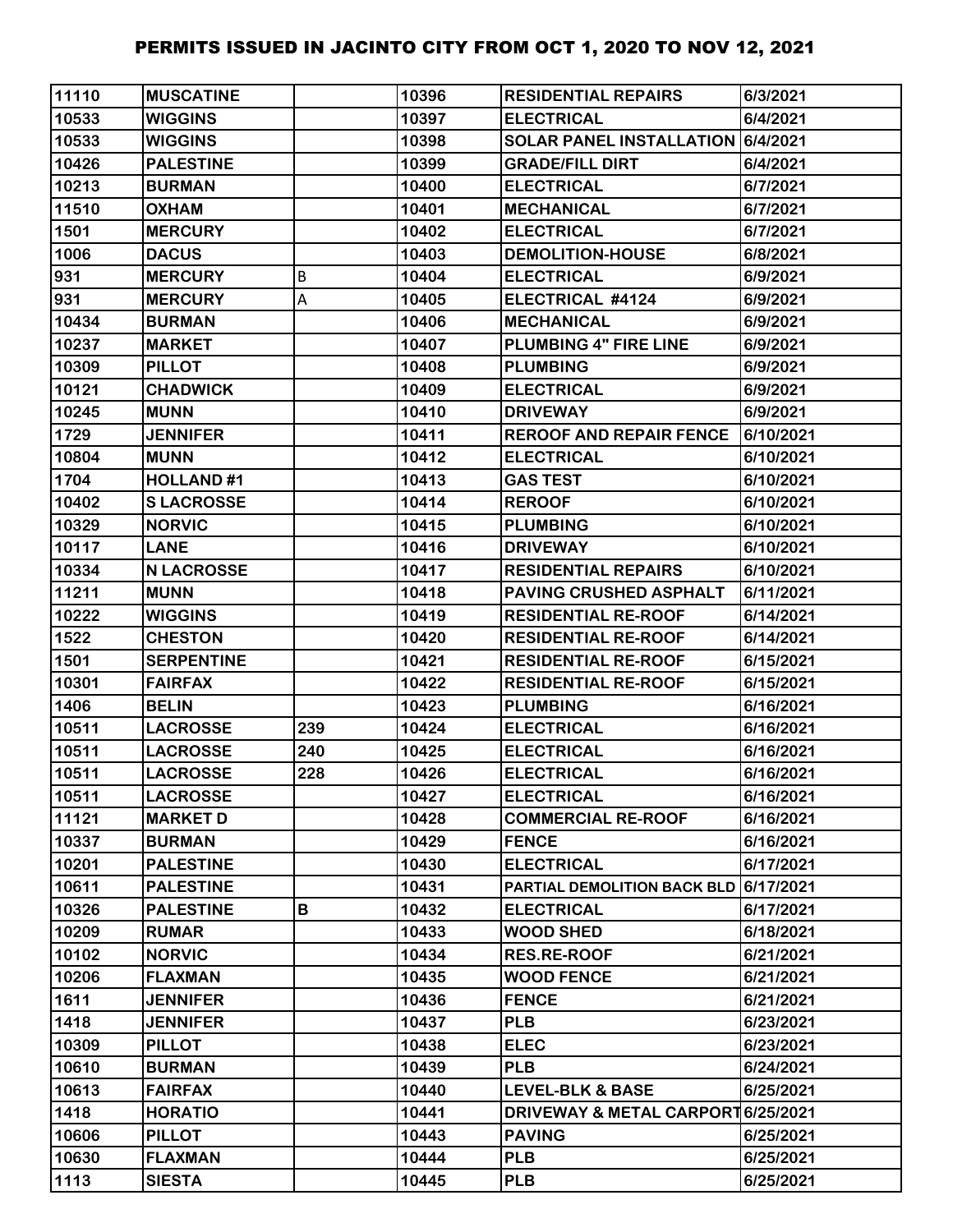| 10438 | <b>IMUSCATINE</b>   |   | 10446 | <b>PAVING</b>                                 | 6/25/2021 |
|-------|---------------------|---|-------|-----------------------------------------------|-----------|
| 10145 | <b>MUNN</b>         |   | 10447 | <b>WOOD FENCE</b>                             | 6/25/2021 |
| 10217 | <b>PILLOT</b>       |   | 10448 | <b>WOOD FENCE</b>                             | 6/25/2021 |
| 10430 | <b>MUSCATINE</b>    |   | 10449 | <b>MECHANICAL</b>                             | 6/25/2021 |
| 10617 | <b>FLAXMAN</b>      |   | 10450 | <b>RESIDENTIAL RE-ROOF</b>                    | 6/28/2021 |
| 9990  | <b>EAST FWY</b>     |   | 10451 | STORM DAMAGE DEMOLITION 6/29/2021             |           |
| 11030 | <b>VERANO</b>       |   | 10452 | <b>CARPORT</b>                                | 6/29/2021 |
| 10910 | <b>MUNN</b>         |   | 10453 | <b>ELECTRICAL</b>                             | 6/30/2021 |
| 10618 | <b>PILLOT</b>       |   | 10454 | <b>PAVING</b>                                 | 7/1/2021  |
| 10506 | <b>WIGGINS</b>      |   | 10455 | PORCH AND RES. RE-ROOF                        | 7/1/2021  |
| 10134 | <b>PILLOT</b>       |   | 10456 | <b>FENCE</b>                                  | 7/1/2021  |
| 1722  | <b>CHAZEN</b>       |   | 10457 | <b>REPAIR PORCH &amp; SHED</b>                | 7/1/2021  |
| 10309 | <b>PILLOT</b>       |   | 10458 | <b>DEMOLITION OF GARAGE</b>                   | 7/1/2021  |
| 10138 | <b>MUSCATINE</b>    |   | 10459 | <b>ELECTRICAL</b>                             | 7/2/2021  |
| 10911 | <b>MUNN</b>         |   | 10460 | <b>CARPORT</b>                                | 7/2/2021  |
| 10417 | <b>N OSWEGO</b>     |   | 10461 | <b>FENCE</b>                                  | 7/2/2021  |
| 10625 | <b>NORVIC</b>       |   | 10462 | <b>RESIDENTIAL REPAIRS</b>                    | 7/6/2021  |
| 10625 | <b>NORVIC</b>       |   | 10463 | <b>PLUMBING</b>                               | 7/6/2021  |
| 10314 | <b>FLAXMAN</b>      |   | 10464 | <b>RESIDENTIAL RE-ROOF</b>                    | 7/6/2021  |
| 9990  | <b>EAST FREEWAY</b> | C | 10465 | <b>ELECTRICAL</b>                             | 7/7/2021  |
| 9701  | <b>MARKET</b>       |   | 10466 | <b>ELECTRICAL</b>                             | 7/7/2021  |
| 10521 | <b>WIGGINS</b>      |   | 10467 | <b>REPLACE SIDING AND WINDOV 7/7/2021</b>     |           |
| 10129 | <b>FAIRFAX</b>      |   | 10468 | <b>RESIDENTIAL RE-ROOF</b>                    | 7/7/2021  |
| 10414 | <b>FLAXMAN</b>      |   | 10469 | <b>RESIDENTIAL RE-ROOF</b>                    | 7/7/2021  |
| 10414 | <b>SLACROSSE</b>    |   | 10470 | <b>RESIDENTIAL ADDITION &amp; POR7/7/2021</b> |           |
| 10733 | <b>BURMAN</b>       |   | 10471 | <b>PAVING</b>                                 | 7/8/2021  |
| 9990  | <b>EAST FWY</b>     | В | 10472 | <b>PLUMBING</b>                               | 7/8/2021  |
| 1317  | <b>SERPENTINE</b>   |   | 10473 | <b>RESIDENTIAL RE-ROOF</b>                    | 7/9/2021  |
| 10430 | <b>MUSCATINE</b>    |   | 10474 | <b>ELECTRICAL</b>                             | 7/9/2021  |
| 10430 | <b>PALESTINE</b>    |   | 10475 | <b>BRICK SIDING</b>                           | 7/9/2021  |
| 9990  | <b>EAST FWY</b>     |   | 10476 | <b>COMMERCIAL REMODEL</b>                     | 7/12/2021 |
| 10613 | <b>MUSCATINE</b>    |   | 10477 | <b>ELECTRICAL</b>                             | 7/12/2021 |
| 10309 | <b>PILLOT</b>       |   | 10478 | <b>FENCE</b>                                  | 7/12/2021 |
| 10941 | <b>VERANO</b>       |   | 10479 | <b>REROOF</b>                                 | 7/13/2021 |
| 11618 | <b>SEAGRAM</b>      |   | 10480 | <b>RESIDENTIAL REPAIRS</b>                    | 7/13/2021 |
| 918   | <b>MERCURY</b>      | 1 | 10481 | <b>COMMERCIAL REMODEL</b>                     | 7/13/2021 |
| 1702  | <b>BELIN</b>        |   | 10482 | <b>RESIDENTIAL ADDITION</b>                   | 7/13/2021 |
| 10129 | <b>CHADWICK</b>     |   | 10483 | <b>RESIDENTIAL RE-ROOF</b>                    | 7/14/2021 |
| 1705  | <b>SERPENTINE</b>   |   | 10484 | <b>PLUMBING</b>                               | 7/14/2021 |
| 10341 | <b>PALESTINE</b>    |   | 10485 | 2 WALL SIGNS & ONE POLE SI07/14/2021          |           |
| 10341 | <b>PALESTINE</b>    |   | 10486 | <b>ELECTRICAL FOR SIGNS</b>                   | 7/14/2021 |
| 11406 | <b>MUNN</b>         |   | 10487 | <b>PAVING (IN BACK)</b>                       | 7/15/2021 |
| 10421 | <b>LANE</b>         |   | 10488 | <b>PLUMBING</b>                               | 7/16/2021 |
| 918   | <b>MERCURY</b>      | 1 | 10489 | <b>ELECTRICAL</b>                             | 7/16/2021 |
| 1602  | <b>CASPERSON</b>    |   | 10490 | <b>RESIDENTIAL RE-ROOF</b>                    | 7/16/2021 |
| 10517 | <b>WIGGINS</b>      |   | 10491 | <b>RESIDENTIAL REPAIRS</b>                    | 7/16/2021 |
| 10517 | <b>WIGGINS</b>      |   | 10492 | <b>ELECTRICAL</b>                             | 7/16/2021 |
| 10345 | <b>LANE</b>         |   | 10493 | <b>ELECTRICAL</b>                             | 7/19/2021 |
| 10533 | <b>WIGGINS</b>      |   | 10494 | <b>2 DRIVEWAYS</b>                            | 7/20/2021 |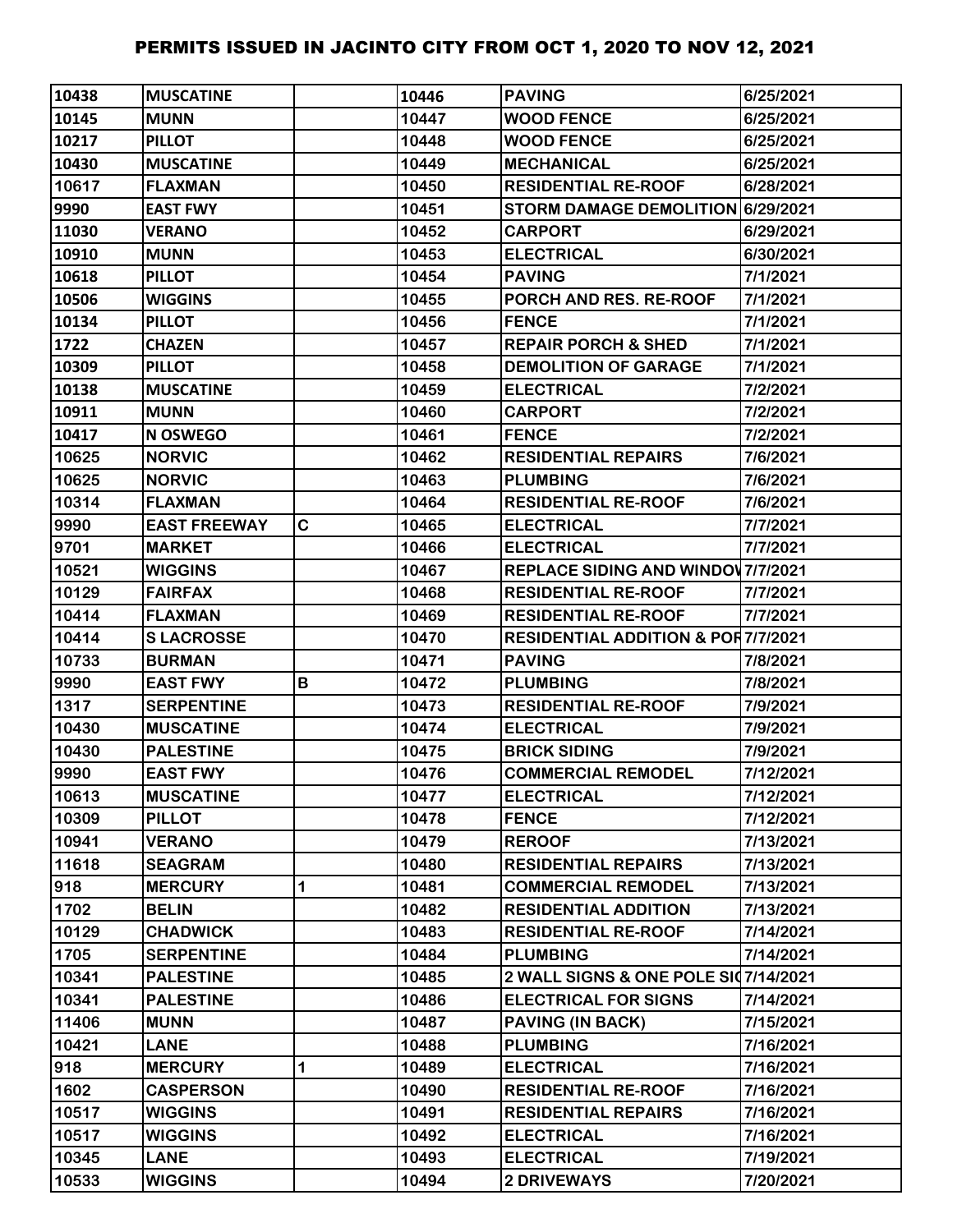| 1101  | <b>HOLLAND</b>    | B   | 10495 | <b>ELECTRICAL</b>                         | 7/20/2021 |
|-------|-------------------|-----|-------|-------------------------------------------|-----------|
| 10117 | <b>RUMAR</b>      |     | 10496 | <b>RESIDENTIAL RE-ROOF</b>                | 7/20/2021 |
| 10345 | <b>LAND</b>       |     | 10497 | <b>PLUMBING</b>                           | 7/20/2021 |
| 10114 | <b>CHADWICK</b>   |     | 10498 | <b>ELECTRICAL</b>                         | 7/21/2021 |
| 10241 | <b>FLAXMAN</b>    |     | 10499 | <b>FENCE</b>                              | 7/21/2021 |
| 10337 | <b>PILLOT</b>     |     | 10500 | <b>GARAGE ADDIITION</b>                   | 7/21/2021 |
| 11502 | <b>TILLIA</b>     |     | 10501 | <b>PLUMBING</b>                           | 7/21/2021 |
| 10521 | <b>WIGGINS</b>    |     | 10502 | <b>RESIDENTIAL RE-ROOF</b>                | 7/21/2021 |
| 1626  | <b>JENNIFER</b>   |     | 10503 | <b>RESIDENTIAL REPAIRS</b>                | 7/21/2021 |
| 11009 | <b>MUSCATINE</b>  |     | 10504 | <b>FENCE</b>                              | 7/22/2021 |
| 10309 | <b>PILLOT</b>     |     | 10505 | <b>CARPORT</b>                            | 7/23/2021 |
| 1613  | <b>MERCURY</b>    |     | 10506 | <b>NEW COMMERCIAL BUILDING 17/26/2021</b> |           |
| 1725  | <b>HOLLAND</b>    |     | 10507 | <b>GRADE/FILL DIRT</b>                    | 7/26/2021 |
| 11005 | <b>MUSCATINE</b>  |     | 10508 | <b>FENCE</b>                              | 7/26/2021 |
| 10417 | N OSWEGO          |     | 10509 | <b>6 FT WOODEN GATE</b>                   | 7/27/2021 |
| 11009 | <b>LACROSSE</b>   |     | 10510 | <b>RES. FOUNDATION REPAIR</b>             | 7/28/2021 |
| 11017 | <b>LACROSSE</b>   |     | 10511 | <b>RESIDENTIAL FOUNDATION RE7/28/2021</b> |           |
| 10506 | <b>PILLOT</b>     |     | 10512 | <b>METAL CARPORT</b>                      | 7/28/2021 |
| 10217 | <b>FLAXMAN</b>    |     | 10513 | <b>ACCESSORY BUILDING</b>                 | 7/29/2021 |
| 10518 | <b>WIGGINS</b>    |     | 10514 | <b>DRIVEWAY</b>                           | 7/29/2021 |
| 10414 | <b>SLACROSSE</b>  |     | 10515 | <b>ELECTRICAL</b>                         | 7/29/2021 |
| 1406  | <b>SERPENTINE</b> |     | 10516 | <b>RESIDENTIAL RE-ROOF</b>                | 7/30/2021 |
| 10406 | <b>MUNN</b>       |     | 10517 | <b>RESIDENTIAL RE-ROOF</b>                | 8/2/2021  |
| 10313 | <b>WIGGINS</b>    |     | 10518 | <b>PLUMBING</b>                           | 8/3/2021  |
| 1721  | <b>CHESTON</b>    |     | 10519 | <b>GATE</b>                               | 8/3/2021  |
| 1401  | <b>SERPENTINE</b> |     | 10520 | <b>FENCE</b>                              | 8/3/2021  |
| 1109  | <b>MERCURY</b>    |     | 10521 | <b>WOOD FENCE</b>                         | 8/3/2021  |
| 1106  | <b>DACUS</b>      |     | 10522 | <b>FENCE</b>                              | 8/3/2021  |
| 1407  | <b>HORATIO</b>    |     | 10523 | <b>RESIDENTIAL REPAIRS</b>                | 8/5/2021  |
| 11519 | <b>MARKET ST</b>  |     | 10524 | PLB- UNDERGROUND 6"FIRE LINE              | 8/4/2021  |
| 10827 | <b>FLAXMAN</b>    |     | 10525 | <b>IMECHANICAL</b>                        | 8/6/2021  |
| 10934 | <b>LACROSSE</b>   |     | 10526 | <b>PLUMBING</b>                           | 8/6/2021  |
| 11109 | <b>VERANO</b>     |     | 10527 | <b>PLUMBING</b>                           | 8/9/2021  |
| 11505 | <b>OGLESBY</b>    |     | 10528 | <b>ELECTRICAL</b>                         | 8/10/2021 |
| 10705 | <b>MUSCATINE</b>  |     | 10529 | <b>CARPORT-METAL</b>                      | 8/10/2021 |
| 10825 | <b>MUSCATINE</b>  |     | 10530 | <b>REPLACE SIDING</b>                     | 8/10/2021 |
| 935   | <b>MERCURY</b>    |     | 10531 | <b>DOUBLE SIDED SIGN</b>                  | 8/10/2021 |
| 935   | <b>MERCURY</b>    |     | 10532 | <b>ELECTRICAL</b>                         | 8/10/2021 |
| 10249 | <b>BURMAN</b>     |     | 10533 | <b>PAVING</b>                             | 8/10/2021 |
| 10506 | <b>CHADWICK</b>   |     | 10534 | <b>DRIVEWAY</b>                           | 8/10/2021 |
| 10530 | <b>PALESTINE</b>  |     | 10535 | <b>RESIDENTIAL - REMODEL</b>              | 8/11/2021 |
| 11410 | <b>EAST FWY</b>   | 150 | 10536 | <b>WALL SIGN</b>                          | 8/11/2021 |
| 11410 | <b>EAST FWY</b>   | 150 | 10537 | <b>ELECTRICAL</b>                         | 8/11/2021 |
| 11030 | <b>VERANO</b>     |     | 10538 | <b>DRIVEWAY</b>                           | 8/11/2021 |
| 1622  | <b>CHESTON</b>    |     | 10539 | <b>PLUMBING</b>                           | 8/12/2021 |
| 11022 | <b>FLAXMAN</b>    |     | 10540 | <b>PLUMBING</b>                           | 8/12/2021 |
| 10634 | <b>WIGGINS</b>    |     | 10541 | <b>RESIDENTIAL RE-ROOF</b>                | 8/12/2021 |
| 10249 | <b>WIGGINS</b>    |     | 10542 | <b>RESIDENTIAL RE-ROOF</b>                | 8/12/2021 |
| 10425 | <b>FLAXMAN</b>    |     | 10543 | <b>RESIDENTIAL RE-ROOF</b>                | 8/13/2021 |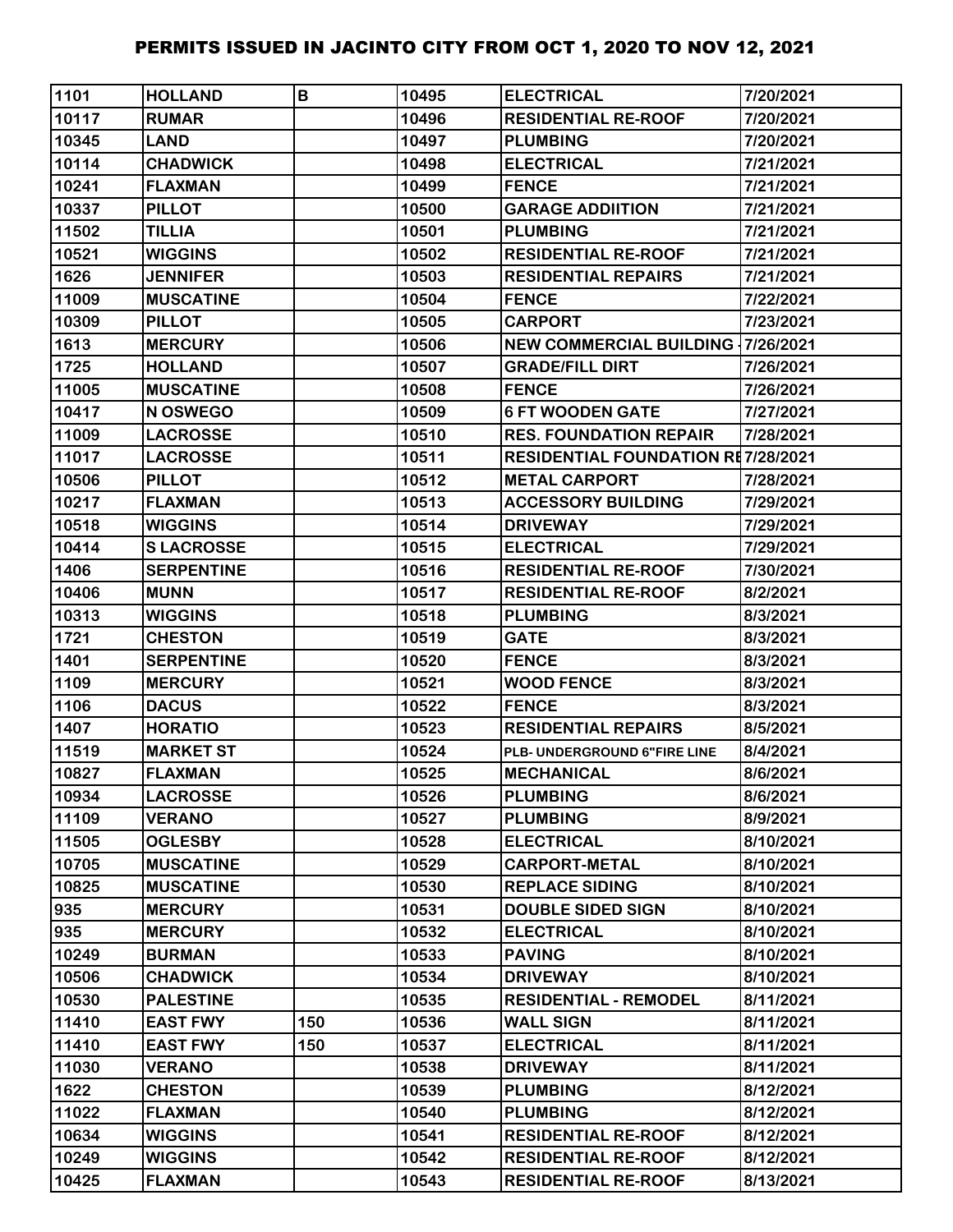| 10509 | <b>LANE</b>       |     | 10544     | <b>CARPORT</b>                      | 8/13/2021 |
|-------|-------------------|-----|-----------|-------------------------------------|-----------|
| 1306  | <b>SERPENTINE</b> |     | 10545     | <b>RESIDENTIAL RE-ROOF</b>          | 8/16/2021 |
| 10821 | <b>LANE</b>       |     | 10546     | PAVING(ASPHALT OVERLAY-P 8/16/2021  |           |
| 10345 | N OSWEGO          |     | 10547     | <b>ELECTRICAL</b>                   | 8/16/2021 |
| 1106  | <b>DACUS</b>      |     | 10548     | <b>DEMOLITION OF GARAGE</b>         | 8/16/2021 |
| 1722  | <b>CASPERSON</b>  |     | 10549     | <b>REROOF</b>                       | 8/16/2021 |
| 1529  | <b>JENNIFER</b>   |     | 10550     | <b>MECHANICAL</b>                   | 8/17/2021 |
| 11514 | <b>CELTIS</b>     |     | 10551     | <b>DRIVEWAY</b>                     | 8/17/2021 |
| 10629 | <b>BURMAN</b>     |     | 10552     | <b>DRIVEWAY</b>                     | 8/17/2021 |
| 11102 | <b>EAST FWY</b>   | В   | 10552     | <b>ELECTRICAL</b>                   | 2/11/2021 |
| 10101 | <b>PILLOT</b>     |     | 10553     | <b>RESIDENTIAL REPAIRS</b>          | 8/18/2021 |
| 1525  | <b>CHESTON</b>    |     | 10554     | <b>RESIDENTIAL RE-ROOF</b>          | 8/18/2021 |
| 1613  | <b>MERCURY</b>    |     | 10555     | <b>PLUMBING</b>                     | 8/18/2021 |
| 1413  | <b>CHESTON</b>    |     | 10556     | <b>FENCE</b>                        | 8/19/2021 |
| 10731 | <b>MUNN</b>       |     | 10557     | <b>FENCE</b>                        | 8/20/2021 |
| 10727 | <b>MUNN</b>       |     | 10558     | <b>FENCE</b>                        | 8/20/2021 |
| 10901 | <b>MARKET</b>     |     | 10559     | <b>PAVING</b>                       | 8/20/2021 |
| 10705 | <b>BURMAN</b>     |     | 10560     | <b>MECHANICAL</b>                   | 8/20/2021 |
| 10533 | <b>WIGGINS</b>    |     | 10561     | <b>FENCE</b>                        | 8/20/2021 |
| 1407  | <b>HORATIO</b>    |     | 10562     | <b>PAVING</b>                       | 8/23/2021 |
| 1430  | <b>HORATIO</b>    |     | 10563     | <b>CARPORT AND PAVING</b>           | 8/23/2021 |
| 11017 | <b>LACROSSE</b>   |     | 10564     | <b>RESIDENTIAL REPAIRS</b>          | 8/24/2021 |
| 1529  | <b>JENNIFER</b>   |     | 10565     | <b>PLUMBING</b>                     | 8/25/2021 |
| 918   | <b>MERCURY</b>    |     | 110566    | <b>PLUMBING</b>                     | 8/26/2021 |
| 10610 | <b>LACROSSE</b>   |     | 10567     | <b>DRIVEWAY</b>                     | 8/26/2021 |
| 10906 | <b>FLAXMAN</b>    |     | 10568     | <b>BACK PORCH</b>                   | 8/26/2021 |
| 10342 | <b>NORVIC</b>     |     | 10569     | <b>PAVING-SLAB ONLY</b>             | 8/27/2021 |
| 10602 | <b>PILLOT</b>     |     | 10570     | <b>RES. REP (REPLACE POST</b>       | 8/27/2021 |
| 10138 | <b>CHADWICK</b>   |     | 10571     | <b>REROOF-SHINGLES ONLY</b>         | 8/30/2021 |
| 10145 | <b>WIGGINS</b>    |     | 10572     | <b>FENCE-WOOD</b>                   | 8/30/2021 |
| 10821 | <b>MUSCATINE</b>  |     | 10573     | <b>RESIDENTIAL REPAIRS</b>          | 8/31/2021 |
| 10114 | <b>PALESTINE</b>  |     | 10574     | <b>DEMOLITION OF EXISTING</b>       | 8/31/2021 |
| 10324 | <b>PALESTINE</b>  |     | 10575     | <b>PLUMBING</b>                     | 8/31/2021 |
| 11410 | <b>EAST FWY</b>   |     | 150 10576 | <b>ELECTRICAL</b>                   | 9/1/2021  |
| 1715  | <b>HOLLAND</b>    |     | 10577     | <b>ELECTRICAL</b>                   | 9/1/2021  |
| 11505 | <b>OGLESBY</b>    |     | 10578     | <b>PLUMBING</b>                     | 9/2/2021  |
| 10501 | <b>MUSCATINE</b>  |     | 10579     | <b>DEMOLITION OF INTERIOR</b>       | 9/3/2021  |
| 1704  | <b>HOLLAND</b>    |     | 10580     | <b>RESIDENTIAL RE-ROOF</b>          | 9/3/2021  |
| 1414  | <b>HORATIO</b>    |     | 10581     | <b>PLUMBING</b>                     | 9/7/2021  |
| 10145 | <b>CHADWICK</b>   |     | 10582     | <b>RESIDENTIAL RE-ROOF</b>          | 9/7/2021  |
| 10114 | <b>PALESTINE</b>  |     | 10583     | PLUMBING DISCONNECT                 | 9/7/2021  |
| 10402 | <b>SOSWEGO</b>    |     | 10584     | <b>DRIVEWAY</b>                     | 9/7/2021  |
| 10342 | <b>NORVIC</b>     |     | 10585     | <b>PLUMBING</b>                     | 9/7/2021  |
| 10214 | <b>PALESTINE</b>  |     | 10586     | DEMOLITION OF PORCH & SHE9/8/2021   |           |
| 1101  | <b>SIESTA</b>     |     | 10587     | <b>DEMOLITION-GARAGE</b>            | 9/8/2021  |
| 1026  | <b>AKRON</b>      |     | 10588     | RESIDENTIAL RE-ROOF (GARA 9/8/2021  |           |
| 10237 | <b>PILLOT</b>     |     | 10589     | NEW RESIDENTIAL - BUILDING 9/9/2021 |           |
| 11410 | EAST FWY 150      | 150 | 10590     | <b>COMMERCIAL REMODEL</b>           | 9/9/2021  |
| 11202 | <b>OSWEGO</b>     |     | 10591     | <b>FOUNDATION REPAIR</b>            | 9/9/2021  |
|       |                   |     |           |                                     |           |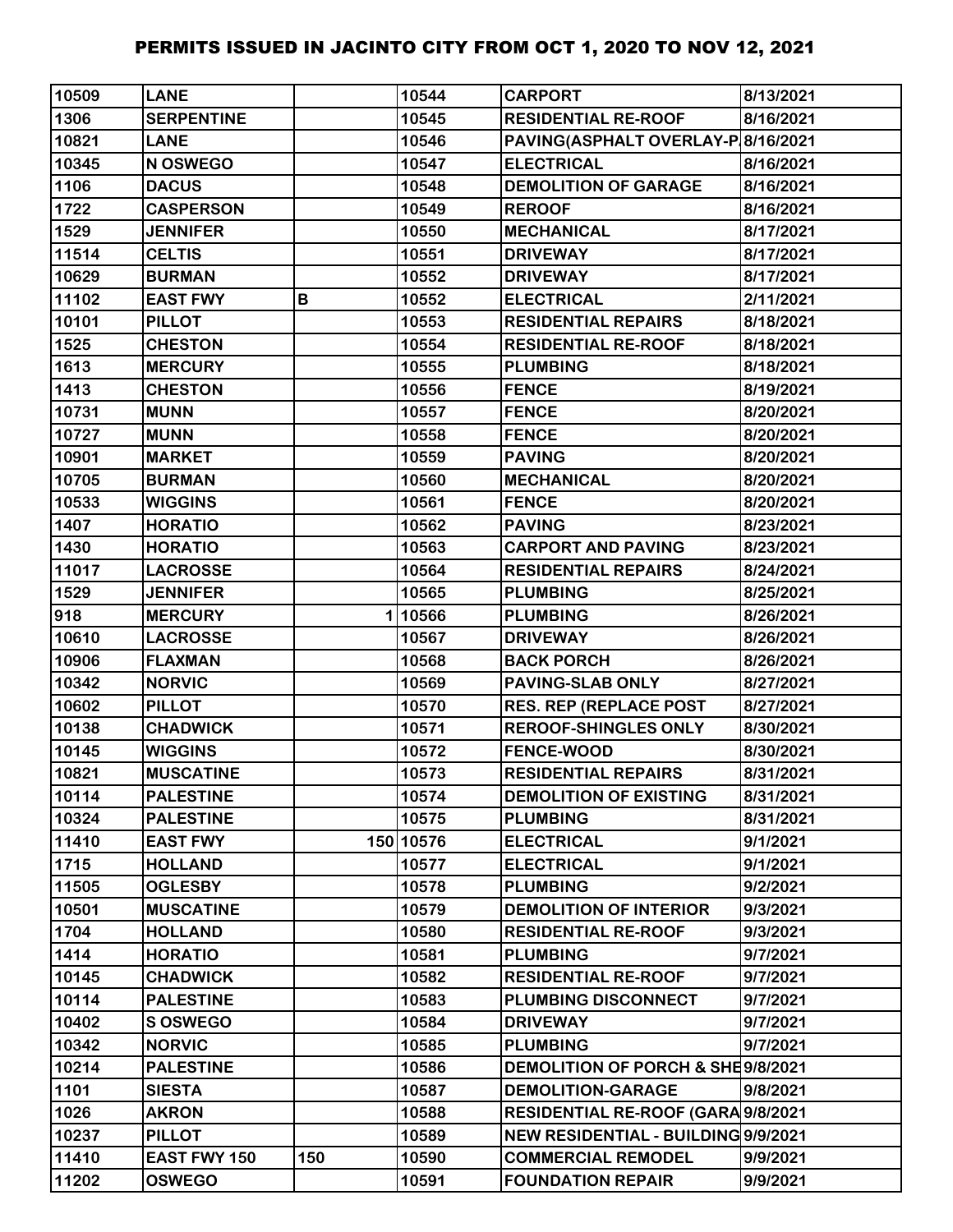| 10346 | <b>CHADWICK</b>   |     | 10592 | <b>FENCE-IRON- 6FT TALL</b>            | 9/9/2021  |
|-------|-------------------|-----|-------|----------------------------------------|-----------|
| 10705 | <b>FLAXMAN</b>    |     | 10593 | <b>ELECTRICAL</b>                      | 9/9/2021  |
| 9701  | <b>MARKET</b>     |     | 10594 | <b>COMMERCIAL REMODEL</b>              | 9/9/2021  |
| 10401 | <b>PALESTINE</b>  |     | 10595 | <b>ELECTRICAL</b>                      | 9/9/2021  |
| 10118 | <b>WIGGINS</b>    |     | 10596 | <b>REROOF</b>                          | 9/8/2021  |
| 1305  | <b>KILROY</b>     |     | 10597 | <b>ELECTRICAL</b>                      | 9/9/2021  |
| 10345 | <b>N LACROSSE</b> |     | 10598 | <b>FRONT PORCH</b>                     | 9/9/2021  |
| 10634 | <b>MUNN</b>       |     | 10599 | SOLAR PANEL INSTALLATION 9/10/2021     |           |
| 10634 | <b>MUNN</b>       |     | 10600 | <b>ELECTRICAL</b>                      | 9/10/2021 |
| 10242 | <b>PALESTINE</b>  |     | 10601 | <b>RESIDENTIAL REPAIRS-PAINT &amp;</b> | 9/10/2021 |
| 10414 | <b>CHADWICK</b>   |     | 10602 | <b>RESIDENTIAL-REMODEL( ADDITI</b>     | 9/10/2021 |
| 10205 | <b>LANE</b>       |     | 10603 | <b>RESIDENTIAL REPAIR</b>              | 9/13/2021 |
| 10509 | <b>BURMAN</b>     |     | 10604 | <b>CARPORT</b>                         | 9/14/2021 |
| 10602 | <b>LANE</b>       |     | 10605 | PORCH & REPAIR BALCONY                 | 9/16/2021 |
| 11420 | <b>LANE</b>       |     | 10606 | <b>RE-ROOF</b>                         | 9/16/2021 |
| 10313 | <b>WIGGINS</b>    |     | 10607 | <b>RES.REPAIRS</b>                     | 9/16/2021 |
| 11613 | <b>FLAXMAN</b>    |     | 10608 | <b>DRIVEWAY</b>                        | 9/16/2021 |
| 10337 | <b>BURMAN</b>     |     | 10609 | <b>FENCE</b>                           | 9/17/2021 |
| 11601 | <b>CELTIS</b>     |     | 10610 | <b>ELECTRICAL</b>                      | 9/17/2021 |
| 11605 | <b>CELTIS</b>     |     | 10611 | <b>ELECTRICAL</b>                      | 9/17/2021 |
| 1301  | <b>JENNIFER</b>   |     | 10612 | <b>ELECTRICAL</b>                      | 9/17/2021 |
| 10129 | <b>FAIRFAX</b>    |     | 10613 | <b>FENCE</b>                           | 9/17/2021 |
| 1101  | <b>HOLLAND</b>    |     | 10614 | <b>SIDING</b>                          | 9/20/2021 |
| 9701  | <b>MARKET</b>     |     | 10615 | <b>FENCE REPAIR</b>                    | 9/20/2021 |
| 10933 | <b>MUSCATINE</b>  |     | 10616 | <b>PLUMBING</b>                        | 9/20/2021 |
| 10522 | <b>NORVIC</b>     |     | 10617 | <b>PLUMBING</b>                        | 9/20/2021 |
| 10237 | <b>PILLOT</b>     |     | 10618 | <b>PLUMBING</b>                        | 9/21/2021 |
| 10149 | <b>FAIFAX</b>     |     | 10619 | <b>RE-ROOF</b>                         | 9/21/2021 |
| 10505 | <b>NORVIC</b>     |     | 10620 | <b>LEVEL</b>                           | 9/21/2021 |
| 10213 | <b>BURMAN</b>     |     | 10621 | <b>PLUMBING</b>                        | 9/22/2021 |
| 10414 | <b>BURMAN</b>     |     | 10622 | PORCH & RES.REPAIRS                    | 9/22/2021 |
| 1306  | <b>MERCURY</b>    |     | 10623 | <b>RE-ROOF</b>                         | 9/23/2021 |
| 11430 | <b>EAST FWY</b>   | 350 | 10624 | <b>RIGHT OF WAY</b>                    | 9/23/2021 |
| 11450 | <b>EAST FWY</b>   |     | 10625 | <b>RIGHT OF WAY</b>                    | 9/23/2021 |
| 10125 | <b>FAIRFAX</b>    |     | 10626 | <b>FENCE</b>                           | 9/24/2021 |
| 11410 | <b>EAST FWY</b>   | 150 | 10627 | <b>PLUMBING</b>                        | 9/24/2021 |
| 10317 | <b>BURMAN</b>     |     | 10628 | <b>FENCE</b>                           | 9/24/2021 |
| 10602 | <b>CHADWICK</b>   |     | 10629 | <b>RES. REPAIRS</b>                    | 9/24/2021 |
| 10701 | <b>MUSCATINE</b>  |     | 10630 | <b>PAVING</b>                          | 9/24/2021 |
| 1401  | <b>JENNIFER</b>   |     | 10631 | <b>DRIVEWAY</b>                        | 9/24/2021 |
| 10802 | <b>LACROSSE</b>   |     | 10632 | CARPORT                                | 9/24/2021 |
| 1306  | <b>MERCURY</b>    |     | 10633 | COMMERCIAL REPAIRS-SIDINQ9/24/2021     |           |
| 9990  | <b>EAST FWY</b>   | E   | 10634 | <b>SIGN</b>                            | 9/27/2021 |
| 9990  | <b>EAST FWY</b>   | E   | 10635 | <b>ELECTRICAL</b>                      | 9/27/2021 |
| 10602 | <b>EAST FWY</b>   |     | 10636 | <b>FENCE</b>                           | 9/27/2021 |
| 1306  | <b>MERCURY</b>    |     | 10637 | <b>COMMERCIAL DOORS AND WINDOW</b>     | 9/28/2021 |
| 1625  | <b>JENNIFER</b>   |     | 10638 | WOOD FENCE-LEFT SIDE OF HOM            | 9/28/2021 |
| 11601 | <b>MARKET ST</b>  |     | 10639 | DEMOLITION OF CELL PHONE TO            | 9/29/2021 |
| 10117 | <b>CHADWICK</b>   |     | 10640 | <b>LEVEL-BLK &amp; BASE</b>            | 9/29/2021 |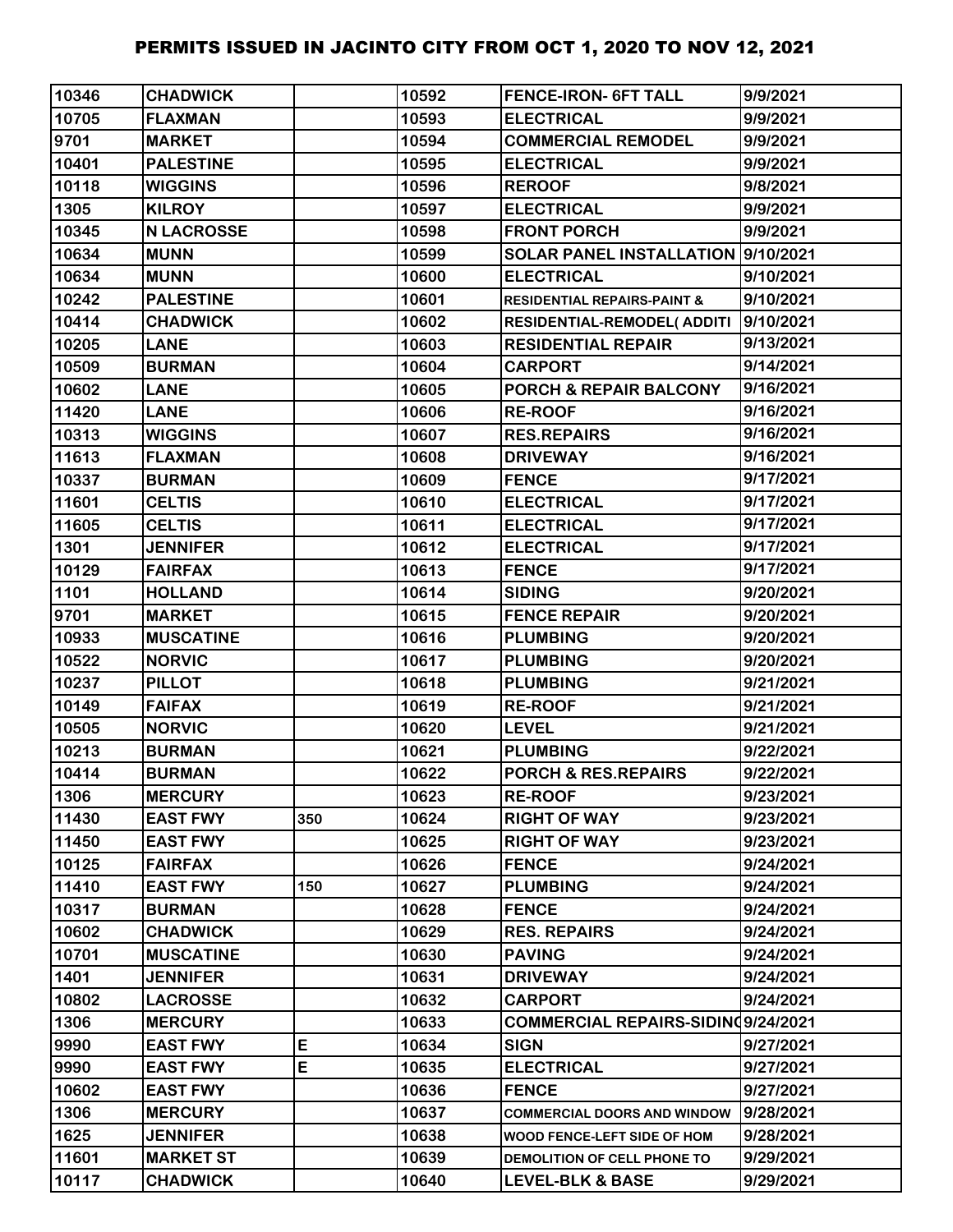| 10725 | <b>NORVIC</b>     |             | 10641 | <b>LEVEL-BLK &amp; BASE</b>               | 9/30/2021  |
|-------|-------------------|-------------|-------|-------------------------------------------|------------|
| 11015 | <b>MARKET</b>     | B           | 10642 | <b>COMMERCIAL (DOORS)</b>                 | 10/4/2021  |
| 1705  | <b>SERPENTINE</b> |             | 10643 | <b>PLUMBING</b>                           | 10/4/2021  |
| 10138 | <b>NORVIC</b>     |             | 10644 | <b>RESIDENTIAL REPAIRS</b>                | 10/4/2021  |
| 10530 | <b>MUNN</b>       |             | 10645 | <b>RESIDENTIAL RE-ROOF</b>                | 10/4/2021  |
| 10333 | <b>PILLOT</b>     |             | 10646 | PAVING-F.PORCH CEMENT REP.                | 10/4/2021  |
| 10410 | <b>PALESTINE</b>  |             | 10647 | <b>RAISE ROOF PITCH &amp; RES.REPAIRS</b> | 10/4/2021  |
| 10321 | <b>CHADWICK</b>   |             | 10648 | <b>RE-ROOF</b>                            | 10/5/2021  |
| 10522 | <b>NORVIC</b>     |             | 10649 | <b>RES.REP (Boiler Closet)</b>            | 10/5/2021  |
| 10410 | <b>PALESTINE</b>  |             | 10650 | <b>ELECTRICAL</b>                         | 10/5/2021  |
| 10213 | <b>BURMAN</b>     |             | 10651 | <b>PLUMBING</b>                           | 10/6/2021  |
| 9990  | <b>EAST FWY</b>   | B           | 10652 | <b>COMMERCIAL REMODEL</b>                 | 10/6/2021  |
| 10422 | <b>S OSWEGO</b>   |             | 10653 | <b>RESIDENTIAL REPAIRS</b>                | 10/6/2021  |
| 10610 | <b>BURMAN</b>     |             | 10654 | <b>MECHANICAL</b>                         | 10/6/2021  |
| 10906 | <b>MUSCATINE</b>  |             | 10655 | <b>WOOD FENCE</b>                         | 10/7/2021  |
| 10342 | <b>NORVIC</b>     |             | 10656 | <b>RESIDENTIAL ADDITION</b>               | 10/7/2021  |
| 10609 | <b>LANE</b>       |             | 10657 | <b>RESIDENTIAL REPAIRS</b>                | 10/7/2021  |
| 9990  | <b>EAST FWY</b>   | B           | 10658 | <b>PLUMBING</b>                           | 10/7/2021  |
| 9990  | <b>EAST FWY</b>   | B           | 10659 | <b>ELECTRICAL</b>                         | 10/7/2021  |
| 9990  | <b>EAST FWY</b>   | B           | 10660 | <b>MECHANICAL</b>                         | 10/8/2021  |
| 10609 | <b>LANE</b>       |             | 10661 | <b>PLUMBING</b>                           | 10/8/2021  |
| 1737  | <b>CHESTON</b>    |             | 10662 | <b>PLUMBING</b>                           | 10/8/2021  |
| 10606 | <b>PILLOT</b>     |             | 10663 | <b>BACK PORCH</b>                         | 10/8/2021  |
| 1513  | <b>SHERYL</b>     |             | 10664 | <b>RESIDENTIAL REPIRS</b>                 | 10/8/2021  |
| 10150 | <b>PILLOT</b>     |             | 10665 | <b>RESIDENTIAL REPAIR</b>                 | 10/11/2021 |
| 10150 | <b>PILLOT</b>     |             | 10666 | <b>ELECTRICAL</b>                         | 10/11/2021 |
| 10138 | <b>FLAXMAN</b>    |             | 10667 | <b>SOLAR PANELS</b>                       | 10/11/2021 |
| 10138 | <b>FLAXMAN</b>    |             | 10668 | <b>ELECTRICAL</b>                         | 10/11/2021 |
| 10913 | <b>OSWEGO</b>     |             | 10669 | <b>RESIDENTIAL RE-ROOF</b>                | 10/11/2021 |
| 10314 | <b>EAST FWY</b>   | $\mathbf B$ | 10670 | <b>ELECTRICAL</b>                         | 10/12/2021 |
| 10337 | <b>PILLOT</b>     |             | 10671 | <b>ELECTRICAL</b>                         | 10/13/2021 |
| 10921 | <b>WIGGINS</b>    |             | 10672 | <b>DEMOLITION</b>                         | 10/13/2021 |
| 10921 | <b>WIGGINS</b>    |             | 10673 | <b>NEW RESIDENTIAL HOME</b>               | 10/13/2021 |
| 10230 | <b>EAST FWY</b>   | 2/3         | 10674 | <b>R.O.W(INSTALL SM</b>                   | 10/14/2021 |
| 10502 | <b>PILLOT</b>     |             | 10675 | <b>REPLACE SIDING</b>                     | 10/14/2021 |
| 10909 | <b>MUSCATINE</b>  |             | 10676 | <b>RESIDENTIAL REPAIR</b>                 | 10/14/2021 |
| 10610 | <b>BURMAN</b>     |             | 10677 | <b>ELECTRICAL</b>                         | 10/14/2021 |
| 11410 | <b>EAST FWY</b>   | 150         | 10678 | <b>FIRE PROTECTION</b>                    | 10/15/2021 |
| 10529 | <b>LACROSSE</b>   |             | 10679 | <b>REROOF</b>                             | 10/15/2021 |
| 4202  | <b>FIDELITY</b>   |             | 10680 | <b>SIGN</b>                               | 10/15/2021 |
| 4202  | <b>FIDELITY</b>   |             | 10681 | <b>ELECTRICAL</b>                         | 10/15/2021 |
| 11117 | <b>MARKET</b>     |             | 10682 | <b>FENCE</b>                              | 10/15/2021 |
| 10134 | <b>PALESTINE</b>  |             | 10683 | <b>PLUMBING</b>                           | 10/18/2021 |
| 9990  | <b>EAST FWY</b>   | B           | 10684 | <b>PLUMBING</b>                           | 10/18/2021 |
| 10433 | <b>PALESTINE</b>  |             | 10685 | <b>RE-ROOF ONLY</b>                       | 10/19/2021 |
| 10433 | <b>PALESTINE</b>  |             | 10686 | <b>DRIVEWAY-HAS DIP-GUTTER</b>            | 10/19/2021 |
| 10525 | <b>BURMAN</b>     |             | 10687 | <b>PLUMBING</b>                           | 10/19/2021 |
| 10214 | <b>PALESTINE</b>  |             | 10688 | <b>LEVEL-SLAB</b>                         | 10/19/2021 |
| 10606 | <b>CHADWICK</b>   |             | 10689 | <b>ACCESSORY BUILDING</b>                 | 10/19/2021 |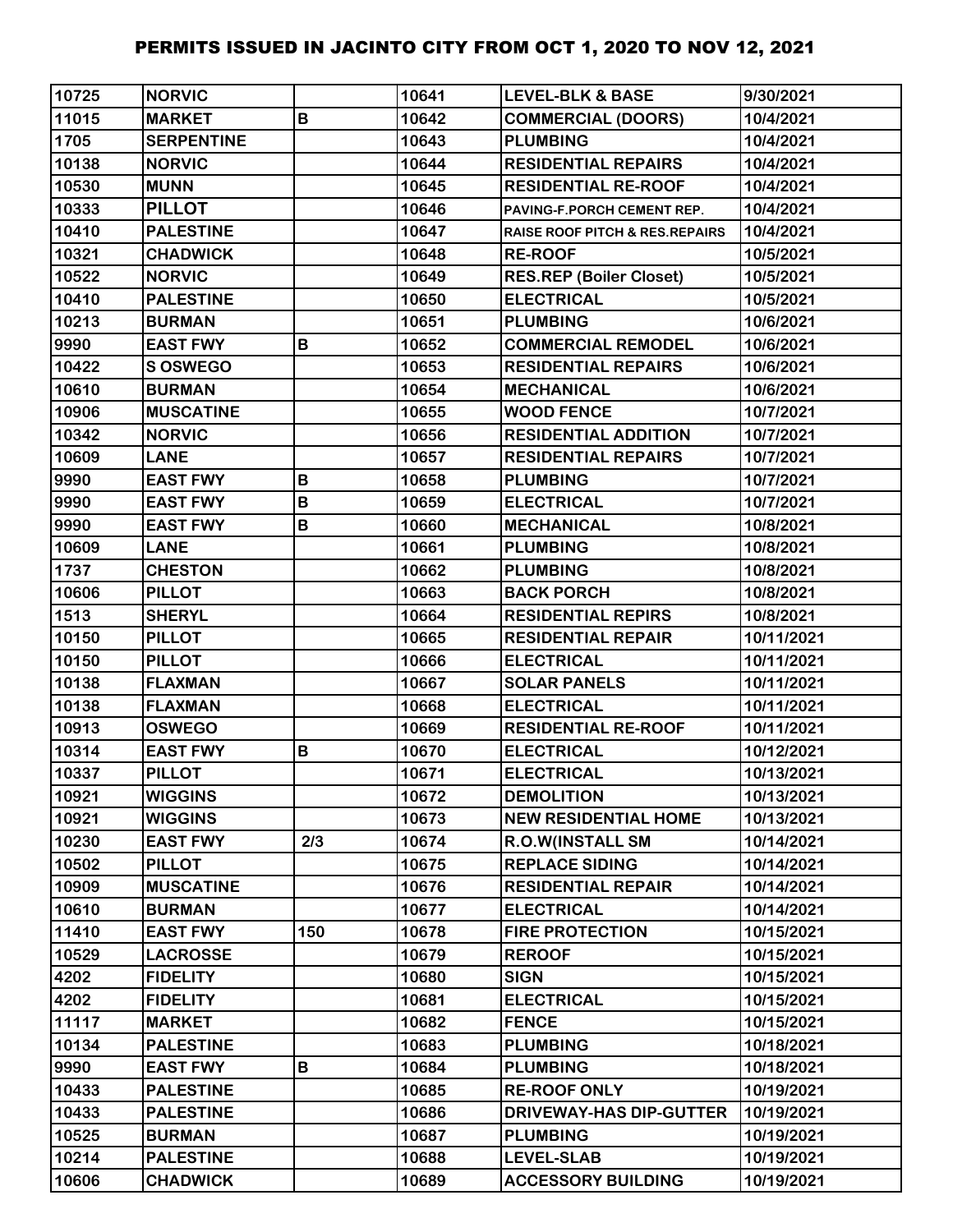| 1606  | <b>BELIN</b>      |   | 10690 | <b>PLUMBING</b>                           | 10/19/2021 |
|-------|-------------------|---|-------|-------------------------------------------|------------|
| 1638  | <b>BELIN</b>      |   | 10691 | <b>GRADE/FILL DIRT</b>                    | 10/19/2021 |
| 10149 | <b>FLAXMAN</b>    |   | 10692 | <b>REROOF</b>                             | 10/20/2021 |
| 10912 | <b>EAST FWY</b>   |   | 10693 | <b>WALL SIGN</b>                          | 10/20/2021 |
| 10912 | <b>EAST FWY</b>   |   | 10694 | DOUBLE SIDED SIGN ON POLE 10/20/2021      |            |
| 10149 | <b>FAIRFAX</b>    |   | 10695 | <b>PLUMBING</b>                           | 10/20/2021 |
| 1501  | <b>JENNIFER</b>   |   | 10696 | <b>RESIDENTIAL REPAIRS</b>                | 10/21/2021 |
| 10114 | <b>PALESTINE</b>  |   | 10697 | NEW RESIDENTIAL - BUILDING 10/21/2021     |            |
| 1638  | <b>BELIN</b>      |   | 10698 | <b>WOOD FENCE</b>                         | 10/21/2021 |
| 10909 | <b>MUSCATINE</b>  |   | 10699 | BLOCK & BASE FOUNDATION 10/21/2021        |            |
| 10522 | <b>FLAXMAN</b>    |   | 10700 | <b>DRIVEWAY</b>                           | 10/21/2021 |
| 10226 | <b>MUNN</b>       |   | 10701 | <b>RESIDENTIAL RE-ROOF</b>                | 10/22/2021 |
| 10125 | <b>RUMAR</b>      |   | 10702 | RESD REP-BTHRM FLRS/SHWR 10/22/2021       |            |
| 10521 | <b>NORVIC</b>     |   | 10703 | ACCESSORY BUILDING-SHED 10/25/2021        |            |
| 10117 | <b>PALESTINE</b>  |   | 10704 | RES.REPAIRS(SIDING, PAINT, F   10/25/2021 |            |
| 10518 | <b>WIGGINS</b>    |   | 10705 | <b>ACCESSORY BUILDING</b>                 | 10/25/2021 |
| 10725 | <b>NORVIC</b>     |   | 10706 | <b>PLUMBING</b>                           | 10/25/2021 |
| 10409 | <b>N LACROSSE</b> |   | 10707 | <b>RESIDENTIAL REPAIRS</b>                | 10/26/2021 |
| 10530 | <b>NORVIC</b>     |   | 10708 | <b>REPLACE SIDING</b>                     | 10/26/2021 |
| 1405  | <b>HOLLAND</b>    |   | 10709 | <b>PLUMBING</b>                           | 10/27/2021 |
| 10608 | <b>OSWEGO</b>     |   | 10710 | <b>SOLAR PANELS</b>                       | 10/27/2021 |
| 10608 | <b>OSWEGO</b>     |   | 10711 | <b>ELECTRICAL</b>                         | 10/27/2021 |
| 10333 | <b>MUNN</b>       |   | 10712 | <b>RESIDENTIAL RE-ROOF</b>                | 10/27/2021 |
| 10905 | <b>VERANO</b>     |   | 10713 | <b>PLUMBING</b>                           | 10/28/2021 |
| 10433 | <b>PALESTINE</b>  |   | 10714 | <b>ELECTRICAL</b>                         | 10/28/2021 |
| 10237 | <b>PILLOT</b>     |   | 10715 | <b>ELECTRICAL</b>                         | 10/28/2021 |
| 10209 | <b>FLAXMAN</b>    |   | 10716 | <b>RESIDENTIAL RE-ROOF</b>                | 10/28/2021 |
| 1613  | <b>MERCURY</b>    |   | 10717 | <b>MECHANICAL</b>                         | 10/29/2021 |
| 10114 | <b>PALESTINE</b>  |   | 10718 | <b>PLUMBING</b>                           | 10/29/2021 |
| 11506 | <b>LANE</b>       |   | 10719 | <b>ELECTRICAL</b>                         | 10/29/2021 |
| 10901 | <b>LACROSSE</b>   |   | 10720 | <b>WOOD FENCE 6FT TALL</b>                | 11/1/2021  |
| 10901 | <b>OSWEGO</b>     |   | 10721 | <b>NEW GARGAGE FOUNDATION 11/1/2021</b>   |            |
| 1613  | <b>MERCURY</b>    |   | 10722 | <b>DRIVEWAY</b>                           | 11/1/2021  |
| 10334 | <b>FAIRFAX</b>    |   | 10723 | <b>FENCE AND SIDING</b>                   | 11/1/2021  |
| 10345 | <b>FLAXMAN</b>    |   | 10724 | <b>DRIVEWAY</b>                           | 11/1/2021  |
| 10605 | <b>BURMAN</b>     |   | 10725 | <b>REROOF</b>                             | 11/1/2021  |
| 10203 | <b>MARKET</b>     | Н | 10726 | <b>ELECTRICAL</b>                         | 11/1/2021  |
| 1529  | <b>JENNIFER</b>   |   | 10727 | <b>PLUMBING</b>                           | 11/2/2021  |
| 10421 | <b>MUSCATINE</b>  |   | 10728 | <b>FOUNDATION REPAIR</b>                  | 11/3/2021  |
| 10118 | <b>MUNN</b>       |   | 10729 | <b>DEMOLITION (GARAGE)</b>                | 11/3/2021  |
| 10150 | <b>WIGGINS</b>    |   | 10730 | <b>REROOF</b>                             | 11/3/2021  |
| 10202 | <b>WIGGINS</b>    |   | 10732 | <b>RESIDENTIAL RE-ROOF</b>                | 11/5/2021  |
| 10734 | <b>NORVIC</b>     |   | 10734 | <b>ELECTRICAL</b>                         | 11/5/2021  |
| 10237 | <b>PILLOT</b>     |   | 10735 | <b>MECHANICAL</b>                         | 11/5/2021  |
| 10706 | <b>LACROSSE</b>   |   | 10736 | <b>PLUMBING</b>                           | 11/8/2021  |
| 1726  | <b>BELIN</b>      |   | 10737 | <b>RESIDENTIAL REPAIRS</b>                | 11/8/2021  |
| 11021 | <b>FLAXMAN</b>    |   | 10738 | <b>REROOF</b>                             | 11/8/2021  |
| 10342 | <b>NORVIC</b>     |   | 10739 | <b>ELECTRICAL</b>                         | 11/8/2021  |
| 10713 | <b>MUSCATINE</b>  |   | 10740 | <b>ELECTRICAL</b>                         | 11/8/2021  |